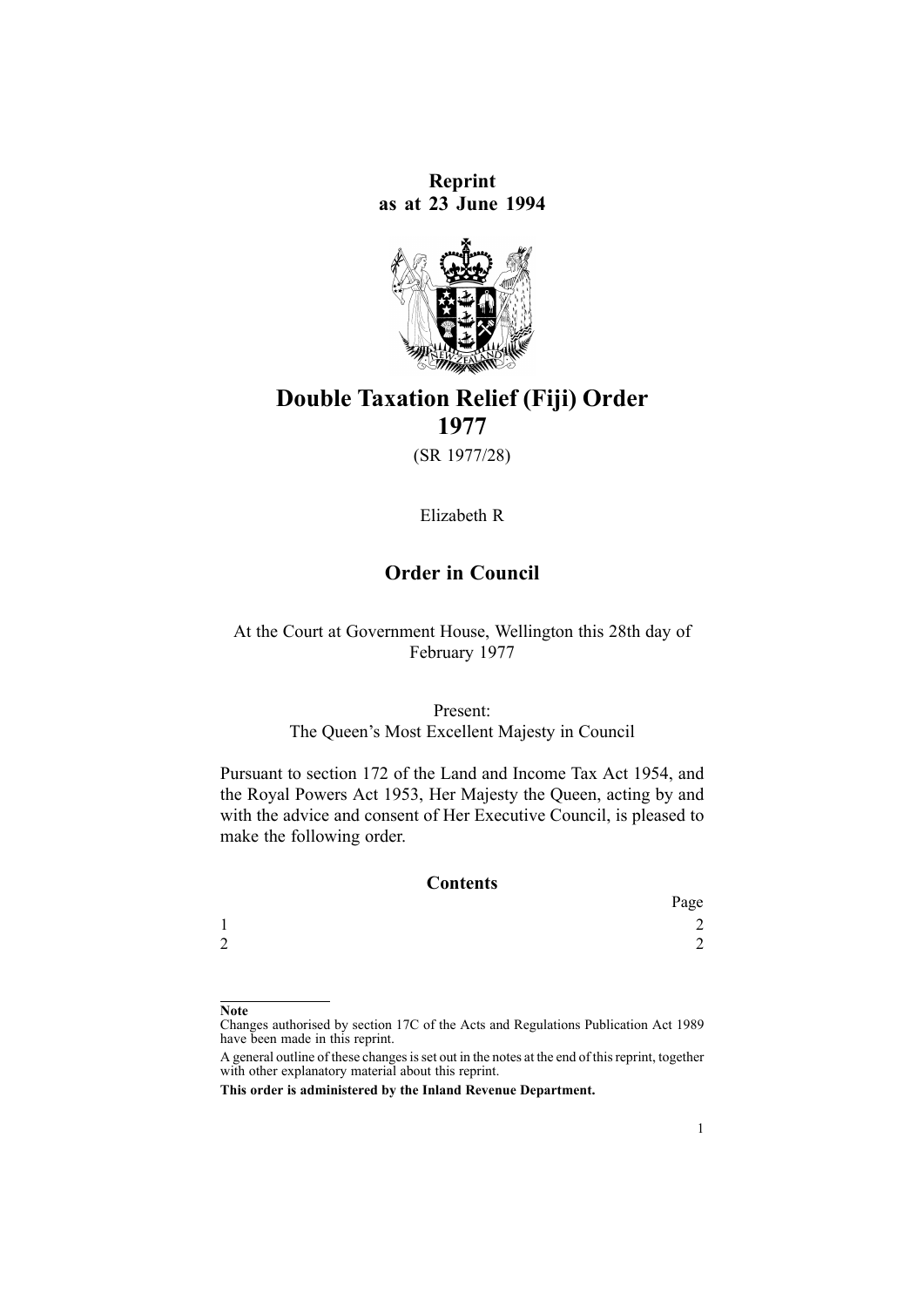<span id="page-1-0"></span>

| cl 1 | <b>Double Taxation Relief (Fiji) Order 1977</b>                                                                                                                                                                    | Reprinted as at<br>23 June 1994 |  |
|------|--------------------------------------------------------------------------------------------------------------------------------------------------------------------------------------------------------------------|---------------------------------|--|
|      | <b>Schedule 1</b><br>Agreement Between the Government of New Zealand<br>and the Government of Fiji for the Avoidance of<br>Double Taxation and the Prevention of Fiscal Evasion<br>with Respect to Taxes on Income | 3                               |  |
|      | <b>Schedule 2</b><br><b>Second Protocol</b>                                                                                                                                                                        | 29                              |  |
|      | <b>Schedule 3</b>                                                                                                                                                                                                  | 31                              |  |

# **Order**

**1**

This order may be cited as the Double Taxation Relief (Fiji) Order 1977.

**2**

It is hereby declared that the arrangements specified in the agreement set out in [Schedules](#page-2-0) 1, 2, and 3, being arrangements that have been made with the Government of Fiji with <sup>a</sup> view to affording relief from double taxation in relation to income tax and excess retention tax imposed under the Land and Income Tax Act 1954 and income tax (including basic tax and normal tax, the non-resident dividend withholding tax, the interest withholding tax and the dividend tax) imposed by the law of Fiji shall, in relation to income tax and excess retention tax imposed under that Act, and notwithstanding anything in that Act or any other enactment, have effect according to the tenor of the agreement.

Clause 2: amended, on 23 June 1994, by clause 2 of the Double Taxation Relief (Fiji) Order 1977, Amendment No 2 (SR 1994/83).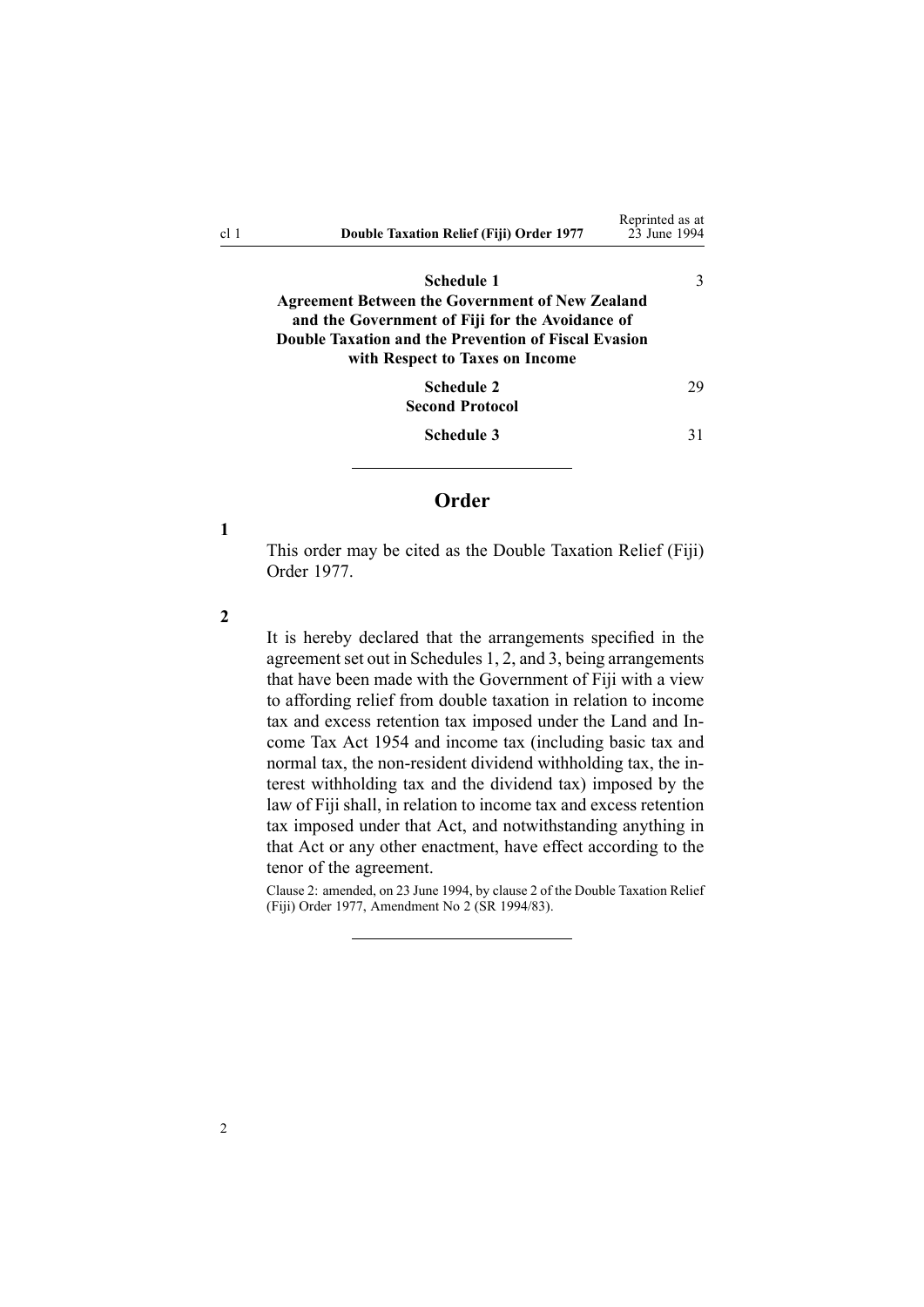<span id="page-2-0"></span>Reprinted as at<br>23 June 1994

# **Schedule 1**

# **Agreement Between the Government of New Zealand and the Government of Fiji for the Avoidance of Double Taxation and the Prevention of Fiscal Evasion with Respect to Taxes on Income**

Schedule heading: amended, on 19 December 1986, by clause 2(2)(a) of the Double Taxation Relief (Fiji) Order 1977, Amendment No 1 (SR 1986/374).

The Government of New Zealand and the Government of Fiji,

Desiring to conclude an Agreement for the avoidance of double taxation and the prevention of fiscal evasion with respec<sup>t</sup> to taxes on income,

Have agreed as follows:

# Article 1

# Personal scope

This Agreement shall apply to persons who are residents of one or both of the Contracting States.

# Article 2

# Taxes covered

- (1) The taxes which are the subject of this Agreement are:
	- (a) in Fiji:

the income tax (including basic tax and normal tax, the non-resident dividend withholding tax, the interest withholding tax and the dividend tax);

(b) in New Zealand:

the income tax and the excess retention tax.

- (2) This Agreement shall also apply to any identical or substantially similar taxes which are imposed after the date of signature of this Agreement in addition to, or in place of, the existing taxes by either Contracting State.
- (3) For the purposes of paragraph  $(1)(b)$  of this Article the income tax does not include the bonus issue tax.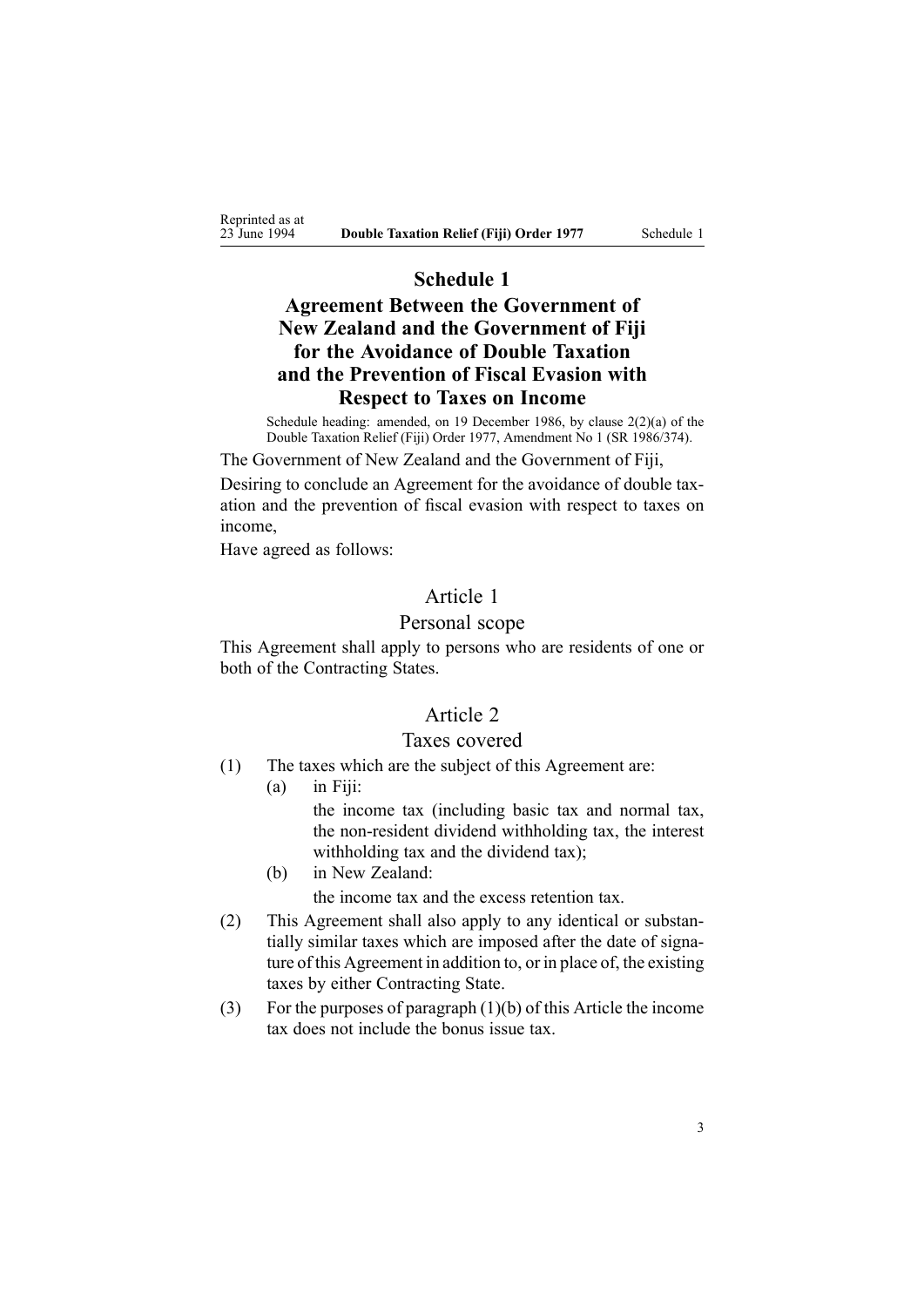# Article 3

# General definitions

- (1) In this Agreement, unless the context otherwise requires,—
	- (a) the term "Fiji" means the islands of Fiji, including the island of Rotuma and its dependencies; and includes all areas of water which, in accordance with international law, have been, or may hereafter be, designated under the laws of Fiji as areas over which the sovereignty of Fiji may be exercised with respec<sup>t</sup> to the sea, the seabed and its subsoil and the natural resources thereof;
	- (b) the term "New Zealand", when used in <sup>a</sup> geographical sense, means the metropolitan territory of New Zealand (including the outlying islands) but does not include the Cook Islands, Niue or the Tokelau Islands; it also includes areas adjacent to the territorial sea of the metropolitan territory of New Zealand (including the outlying islands) which by New Zealand legislation and in accordance with international law have been, or may hereafter be, designated as areas over which New Zealand has sovereign rights for the purposes of exploring them or of exploring, exploiting, conserving and managing the natural resources of the sea, or of the seabed and subsoil;
	- (c) the terms "Contracting State", "one of the Contracting States", and "other Contracting State" mean Fiji or New Zealand, as the context requires;
	- (d) the term "person" includes any body of persons, corporate or not corporate;
	- (e) the term "Fiji tax" means tax imposed by Fiji being tax to which this Agreement applies by virtue of Article 2; the term "New Zealand tax" meanstax imposed by New Zealand being tax to which this Agreement applies by virtue of Article 2;
	- (f) the term "tax" means Fiji tax or New Zealand tax, as the context requires;
	- (g) the term "competent authority" means, in the case of Fiji, the Commissioner of Inland Revenue or his authorised representative and, in the case of New Zealand, the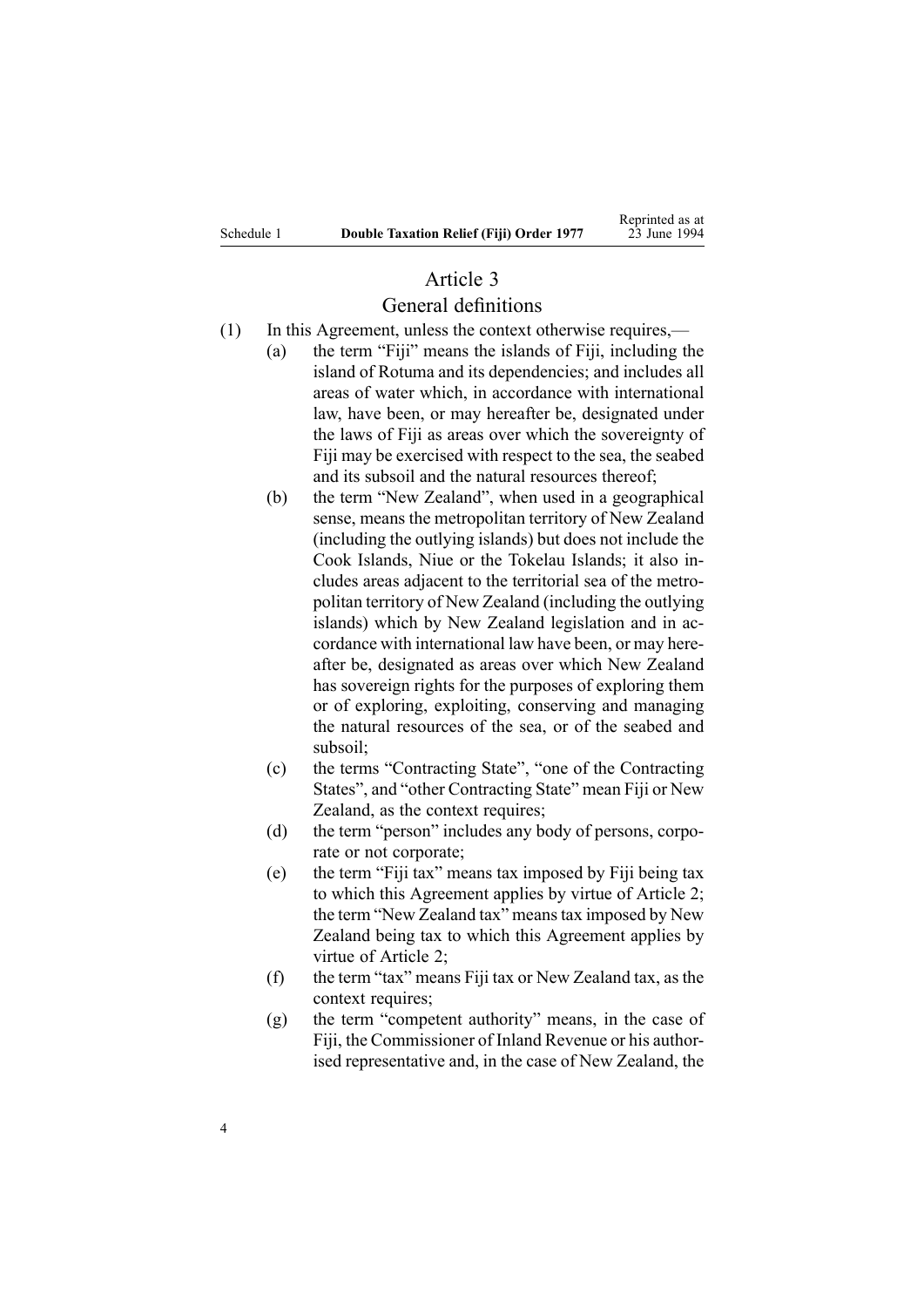#### Article 3*—continued*

Commissioner of Inland Revenue or his authorised representative;

- (h) the term "natural resource royalties" means payments of any kind to the extent to which they are made as consideration for the use of, or the right to use, any mine or quarry, or as consideration for the extraction, removal or other exploitation of, or the right to extract, remove or otherwise exploit, standing timber or any natural resource;
- (i) the term "industrial or commercial profits" means profits derived by an enterprise of <sup>a</sup> Contracting State from the carrying on of <sup>a</sup> trade or business, but does not include—
	- (i) dividends, interest, royalties (as defined in Article 11), or natural resource royalties;
	- (ii) income from the sale or other disposition of land situated in the other Contracting State or of any estate or interest in land so situated, or from the sale or other disposition of any share or comparable interest in <sup>a</sup> company or association whose assets consist wholly or principally of any such land or any such estate or interest;
	- (iii) income from the gran<sup>t</sup> or renewal, or from the sale or other disposition, of any right relating to the operation of any mine or quarry, situated in the other Contracting State or to the extraction, removal or other exploitation of any standing timber or of any natural resource so situated, or from the sale or other disposition of any share or comparable interest in <sup>a</sup> company or association whose assets consist wholly or principally of any such right; in this sub-paragraph (i)(iii), the term "right" means any right, licence, permit, authority, title, option, privilege or other concession and includes <sup>a</sup> share or interest in any right, licence, permit, authority, title, option, privilege or other concession;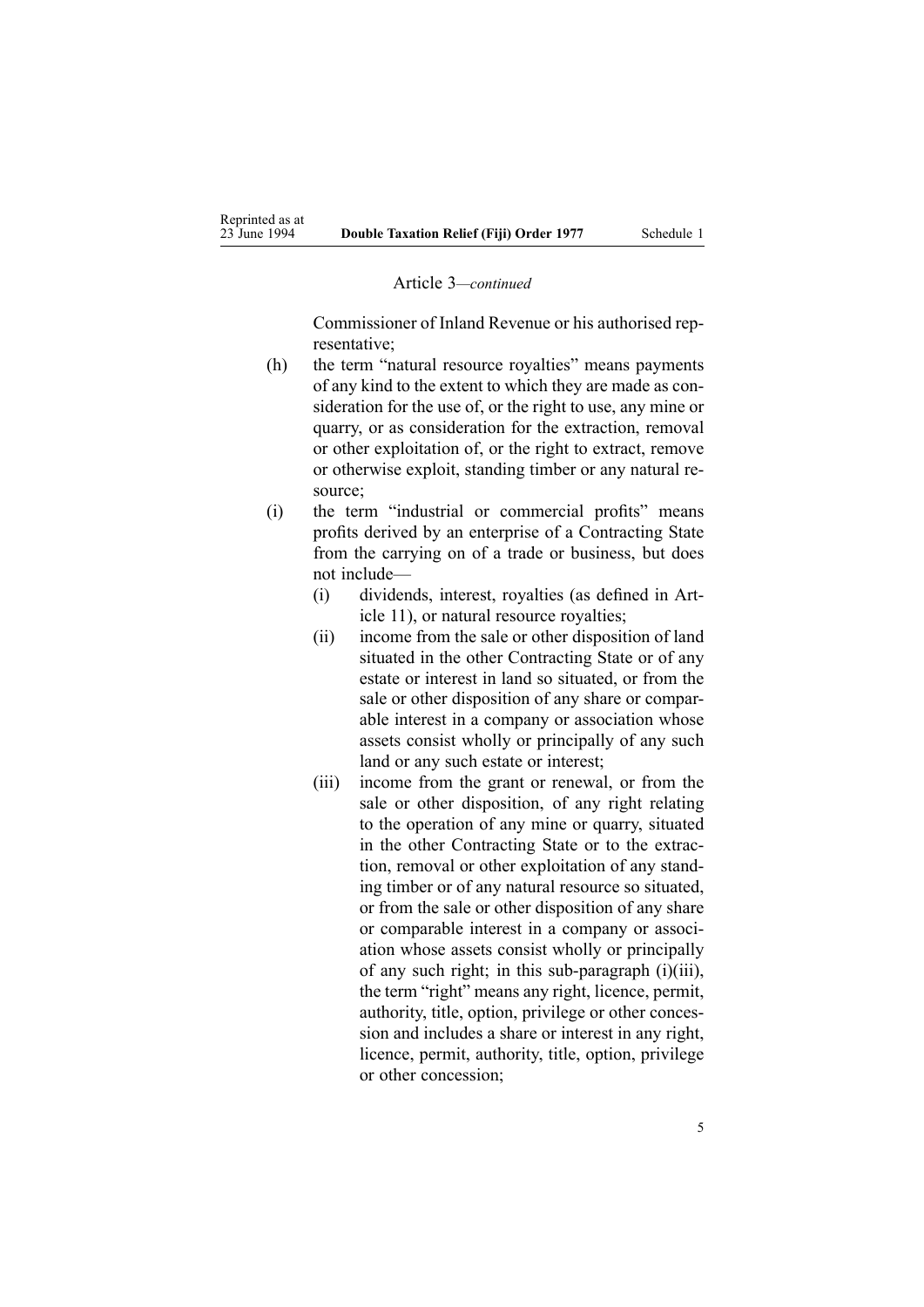#### Article 3*—continued*

- (iv) rent;
- (v) profits from operating ships or aircraft;
- (vi) remuneration or other income for personal (including professional) services;
- (vii) income from the furnishing of services of employees or others by any person in the course of the carrying on by that person of <sup>a</sup> profession or vocation; or
- (viii) charges for the bailment of livestock;
- (j) the terms "enterprise of <sup>a</sup> Contracting State" and "enterprise of the other Contracting State" mean an enterprise carried on by <sup>a</sup> Fiji resident or an enterprise carried on by <sup>a</sup> New Zealand resident, as the context requires;
- $(k)$  words in the singular include the plural and words in the plural include the singular.
- (2) In determining, for the purposes of Article 9, 10 or 11, whether dividends, interest or royalties are beneficially owned by <sup>a</sup> resident of <sup>a</sup> Contracting State, dividends, interest or royalties in respec<sup>t</sup> of which <sup>a</sup> trustee is subject to tax in that Contracting State shall be treated as being beneficially owned by that trustee.
- (3) In this Agreement, the terms "Fiji tax" and "New Zealand tax" do not include any amount which represents <sup>a</sup> penalty or interest imposed under the law of either Contracting State relating to the taxes to which this Agreement applies by virtue of Article 2.
- (4) In the application of the provisions of this Agreement by <sup>a</sup> Contracting State any term not otherwise defined shall, unless the context otherwise requires, have the meaning which it has under the laws of that Contracting State relating to the taxes to which this Agreement applies by virtue of Article 2.

# Article 4

### Fiscal domicile

(1) For the purposes of this Agreement—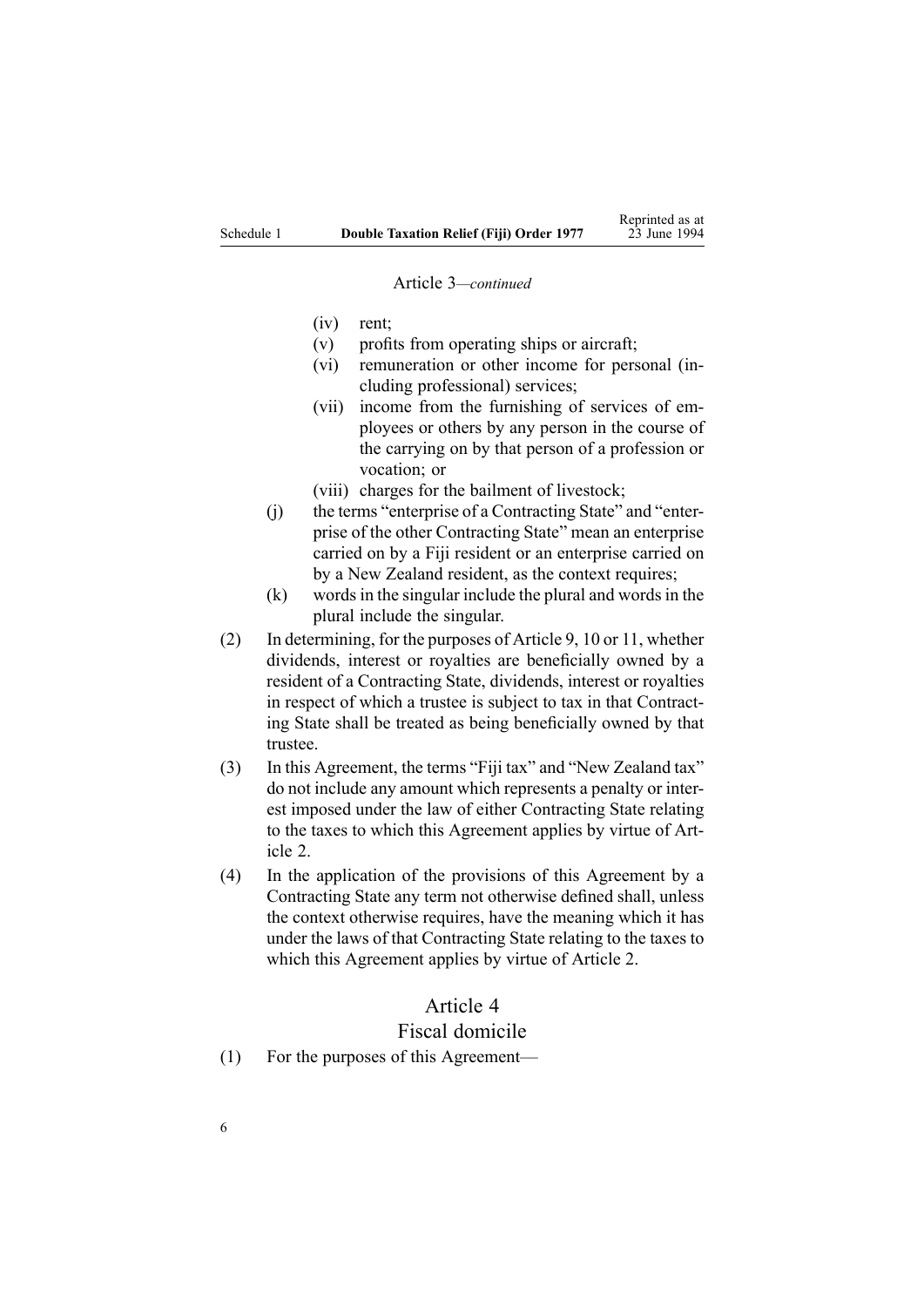#### Article 4*—continued*

- (a) the term "New Zealand resident" means <sup>a</sup> person who is resident in New Zealand for the purposes of New Zealand tax;
- (b) the term "Fiji resident" means <sup>a</sup> person who is <sup>a</sup> resident of Fiji for the purposes of Fiji tax.
- (2) Where by reason of the provisions of paragraph (1) of this Article an individual is both <sup>a</sup> New Zealand resident and <sup>a</sup> Fiji resident then his status shall, for the purposes of this Agreement, be determined in accordance with the following rules—
	- (a) he shall be deemed to be solely <sup>a</sup> resident of the Contracting State in which he has <sup>a</sup> permanen<sup>t</sup> home available to him. If he has <sup>a</sup> permanen<sup>t</sup> home available to him in both Contracting States, he shall be deemed to be solely <sup>a</sup> resident of the Contracting State with which his personal and economic relations are closest (hereinafter referred to as his centre of vital interests);
	- (b) if the Contracting State in which he has his centre of vital interests cannot be determined, or if he has not <sup>a</sup> permanen<sup>t</sup> home available to him in either Contracting State, he shall be deemed to be solely <sup>a</sup> resident of the Contracting State in which he has an habitual abode;
	- (c) if he has an habitual abode in both Contracting States or in neither of them, he shall be deemed to be solely <sup>a</sup> resident of the Contracting State of which he is <sup>a</sup> national;
	- (d) if he is <sup>a</sup> national of both Contracting States or of neither of them, the competent authorities of the Contracting States shall settle the question by mutual agreement.
- (3) Where, by reason of the provisions of paragraph (1) of this Article, <sup>a</sup> person other than an individual is both <sup>a</sup> New Zealand resident and a Fiji resident then its status shall, for the purposes of this Agreement, be determined in accordance with the following rules—
	- (a) itshall be treated solely as <sup>a</sup> New Zealand resident if the centre of its practical managemen<sup>t</sup> is situated in New Zealand and solely as <sup>a</sup> Fiji resident if the centre of its practical managemen<sup>t</sup> is situated in Fiji, whether or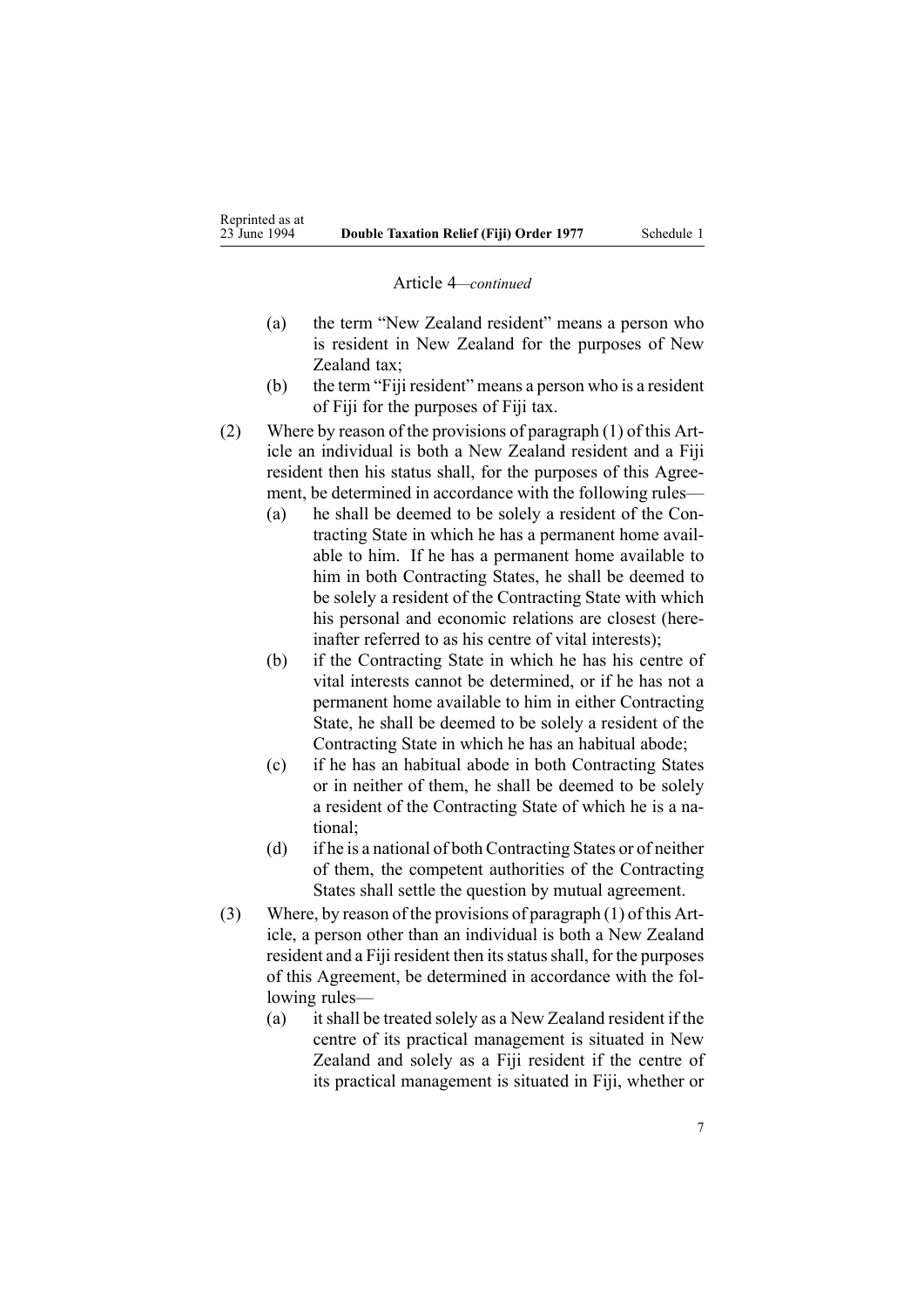#### Article 4*—continued*

not any person outside New Zealand or Fiji, as the case may be, exercises or is capable of exercising any overriding control of it or of its policy or affairs in any way whatsoever; and

- (b) failing a resolution of the matter under subparagraph  $(a)$ of this paragraph, it shall be treated solely as <sup>a</sup> New Zealand resident if it is established by or under the laws of New Zealand and solely as <sup>a</sup> Fiji resident if it is established by or under the laws of Fiji.
- (4) For the purposes of this Article the term "national" means—
	- (a) in relation to New Zealand, any individual who is <sup>a</sup> New Zealand citizen;
	- (b) in relation to Fiji, any individual who is <sup>a</sup> Fiji citizen.
- (5) For the purposes of this Agreement, the terms "resident of <sup>a</sup> Contracting State" and "resident of the other Contracting State" mean a person who is a New Zealand resident or a person who is <sup>a</sup> Fiji resident, as the context requires.

# Article 5

### Permanent establishment

- (1) For the purposes of this Agreement the term "permanent establishment", in relation to an enterprise, means <sup>a</sup> fixed place of trade or business in which the trade or business of the enterprise is wholly or partly carried on.
- (2) The term "permanent establishment" includes—
	- (a) <sup>a</sup> place of management;
	- (b) <sup>a</sup> branch;
	- (c) an office;
	- (d) <sup>a</sup> factory;
	- (e) <sup>a</sup> workshop;
	- (f) <sup>a</sup> mine, quarry or other place of extraction of natural resources;
	- (g) an agricultural, pastoral or forestry property; and
	- (h) <sup>a</sup> building site or construction, installation or assembly project which exists for more than six months.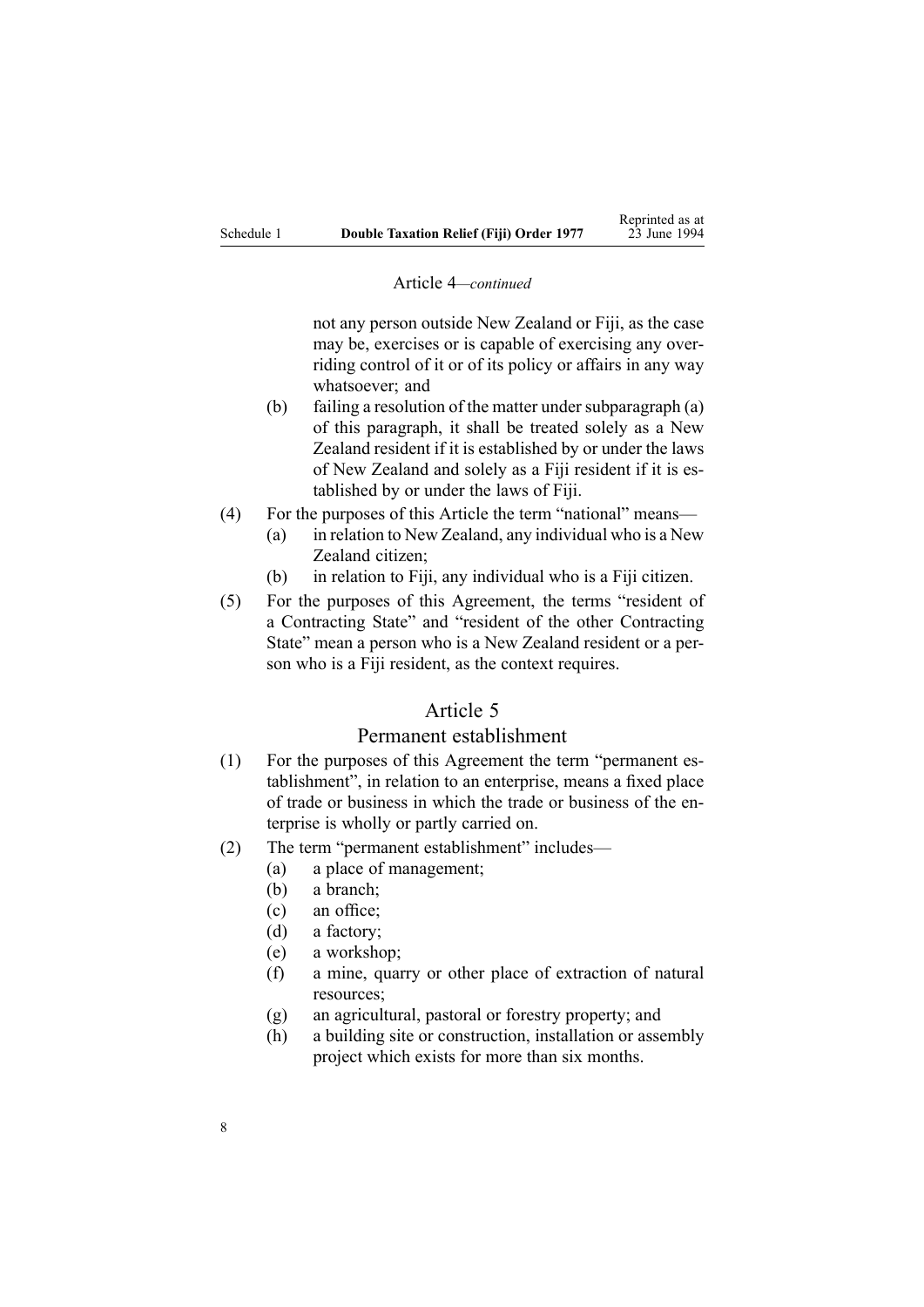### Article 5*—continued*

- (3) The term "permanent establishment" shall not be deemed to include—
	- (a) the use of facilities solely for the purpose of storage, display or delivery of goods or merchandise belonging to the enterprise;
	- (b) the maintenance of <sup>a</sup> stock of goods or merchandise belonging to the enterprise solely for the purpose of storage, display or delivery;
	- (c) the maintenance of <sup>a</sup> fixed place of trade or business solely for the purpose of purchasing goods or merchandise, or for collecting information, for the enterprise; or
	- (d) the maintenance of <sup>a</sup> fixed place of trade or business solely for the purpose of activities which have <sup>a</sup> preparatory or auxiliary character for the enterprise, such as advertising or scientific research.
- (4) An enterprise of <sup>a</sup> Contracting State shall be deemed to have <sup>a</sup> permanen<sup>t</sup> establishment in the other Contracting State and to carry on trade or business through that permanen<sup>t</sup> establishment if—
	- (a) it carries on supervisory activitiesin that other Contracting State for more than six months in connection with <sup>a</sup> building site, or <sup>a</sup> construction, installation or assembly project which is being undertaken, in that other Contracting State; or
	- (b) substantial equipment is in that other Contracting State being used or installed by, for or under contract with the enterprise.
- (5) A person acting in <sup>a</sup> Contracting State on behalf of an enterprise of the other Contracting State (other than an agen<sup>t</sup> of independent status to whom paragraph  $(7)$  of this Article applies) shall be deemed to be <sup>a</sup> permanen<sup>t</sup> establishment of that enterprise in the first-mentioned Contracting State if—
	- (a) he has, and habitually exercises in that first-mentioned Contracting State, any authority to conclude contracts on behalf of the enterprise, unless his activities are limited to the purchase of goods or merchandise for the enterprise;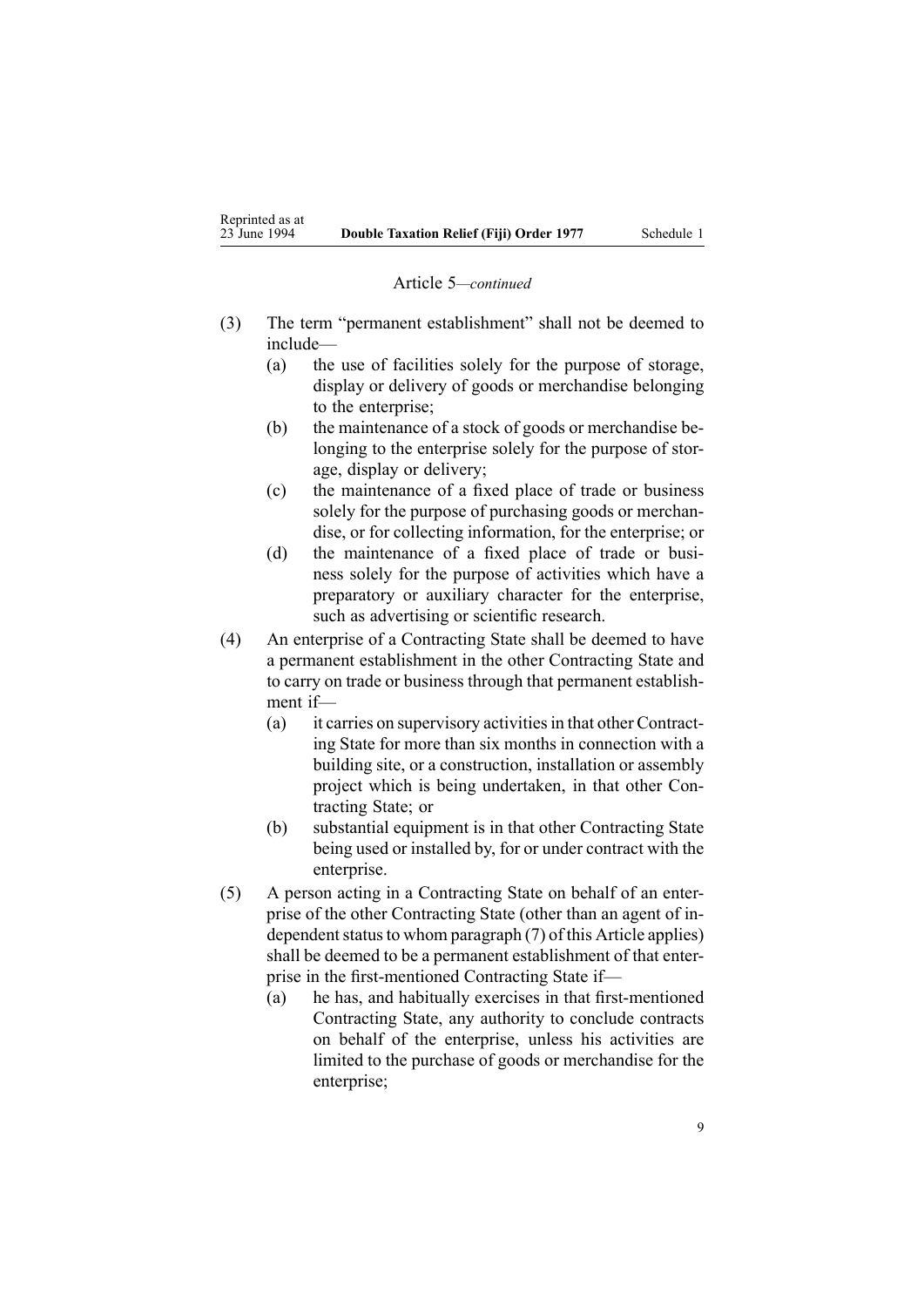#### Article 5*—continued*

- (b) there is maintained in that first-mentioned Contracting State <sup>a</sup> stock of goods or merchandise belonging to the enterprise from which he habitually fills orders on behalf of the enterprise; or
- (c) in so acting he carries out in that first-mentioned Contracting State activities of any of the kinds referred to in sub-paragraph (a)(i) or sub-paragraph (a)(ii) or subparagraph (a)(iii) of paragraph (6) of this Article.
- (6) In any case where paragraph (5) of this Article does not apply, an enterprise of <sup>a</sup> Contracting State shall be deemed to have <sup>a</sup> permanen<sup>t</sup> establishment in the other Contracting State and to carry on trade or business through that permanen<sup>t</sup> establishment if—
	- (a) for, or at or to the order of, that enterprise, another enterprise—
		- (i) manufactures, assembles, processes, packs or distributes in that other Contracting State any goods or merchandise;
		- (ii) performs, in that other Contracting State, any mining or quarrying operations or any operations carried on in association with mining or quarrying operations, or performs, in that other Contracting State, any operations for the extraction, removal or other exploitation of standing timber or of any natural resources; or
		- (iii) breeds, manages, agists or raises in that other Contracting State any livestock; and
	- (b) either enterprise participates directly or indirectly in the management, control or capital of the other enterprise, or the same persons participate directly or indirectly in the management, control or capital of both enterprises.
- (7) An enterprise of <sup>a</sup> Contracting State shall not be deemed to have <sup>a</sup> permanen<sup>t</sup> establishment in the other Contracting State merely because it carries on trade or businessin that other Contracting State through <sup>a</sup> broker, <sup>a</sup> general commission agen<sup>t</sup> or any other agen<sup>t</sup> of independent status, where such <sup>a</sup> person is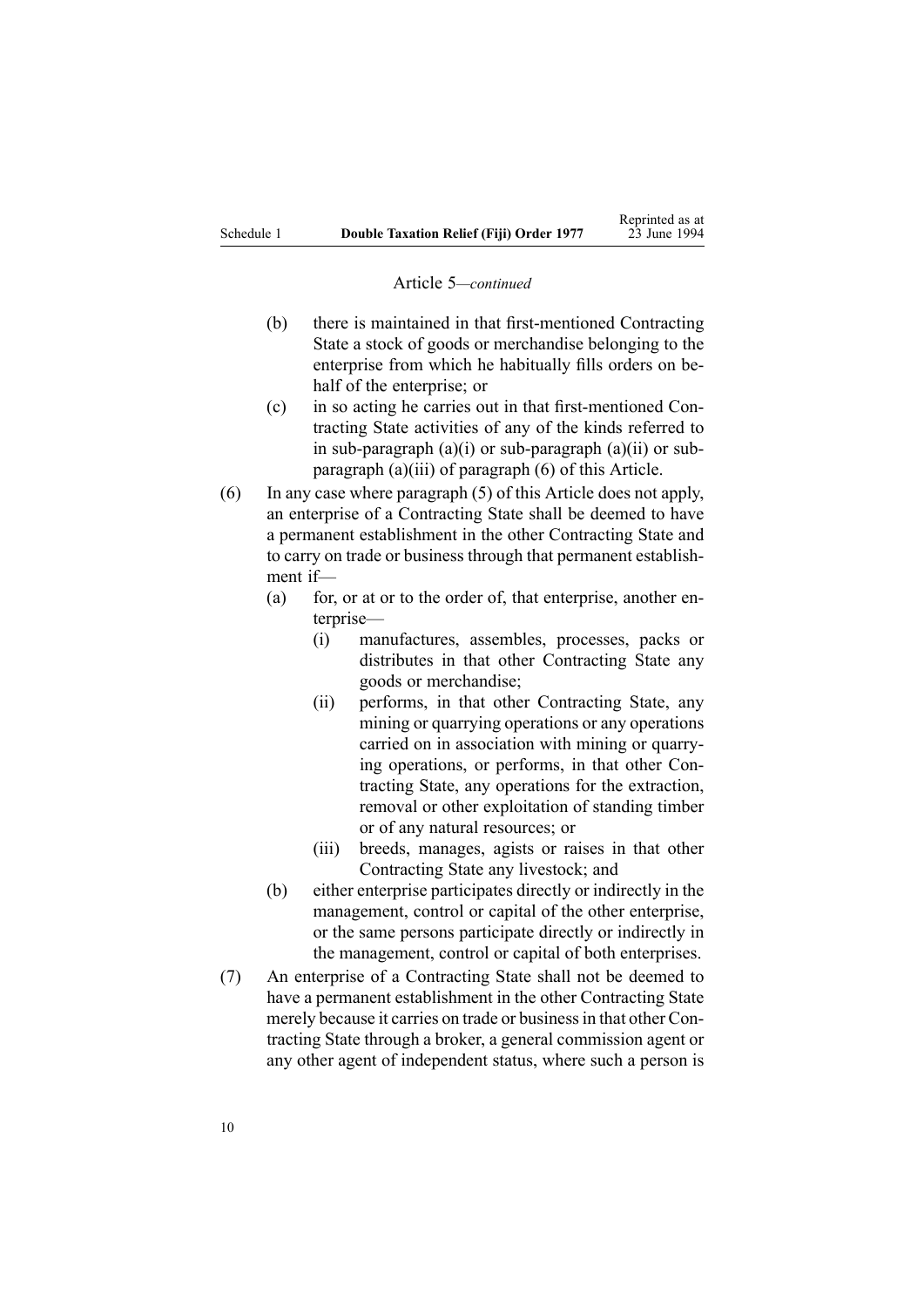#### Article 5*—continued*

acting in the ordinary course of his business as <sup>a</sup> broker, <sup>a</sup> general commission agen<sup>t</sup> or other agen<sup>t</sup> of independent status.

(8) The fact that <sup>a</sup> company which is <sup>a</sup> resident of <sup>a</sup> Contracting State controls or is controlled by <sup>a</sup> company which is <sup>a</sup> resident of the other Contracting State, or which carries on trade or business in that other State (whether through <sup>a</sup> permanen<sup>t</sup> establishment or otherwise), shall not of itself constitute <sup>a</sup> place of business of either company <sup>a</sup> permanen<sup>t</sup> establishment of the other.

# Article 6

### Industrial or commercial profits

- (1) Industrial or commercial profits of an enterprise of <sup>a</sup> Contracting State shall be subject to tax only in that Contracting State unless the enterprise carries on trade or business in the other Contracting State through <sup>a</sup> permanen<sup>t</sup> establishment situated therein. If the enterprise carries on trade or business as aforesaid, tax may be imposed by that other Contracting State on the whole of the industrial or commercial profits of the enterprise from sources within that other Contracting State whether or not those profits are attributable to that permanen<sup>t</sup> establishment.
- (2) Where an enterprise of <sup>a</sup> Contracting State carries on trade or business in the other Contracting State through <sup>a</sup> permanen<sup>t</sup> establishment situated therein, there shall be attributed to that permanen<sup>t</sup> establishment the industrial or commercial profits which it might be expected to make if it were an independent enterprise engaged in the same or similar activities under the same or similar conditions and dealing at arm's length with the enterprise of which it is <sup>a</sup> permanen<sup>t</sup> establishment; and the profits so attributed shall be deemed to be income derived from sources in that other Contracting State and shall be taxed accordingly.
- (3) In determining the industrial or commercial profits attributable to <sup>a</sup> permanen<sup>t</sup> establishment in <sup>a</sup> Contracting State, there shall be allowed as deductions all expenses of the enterprise,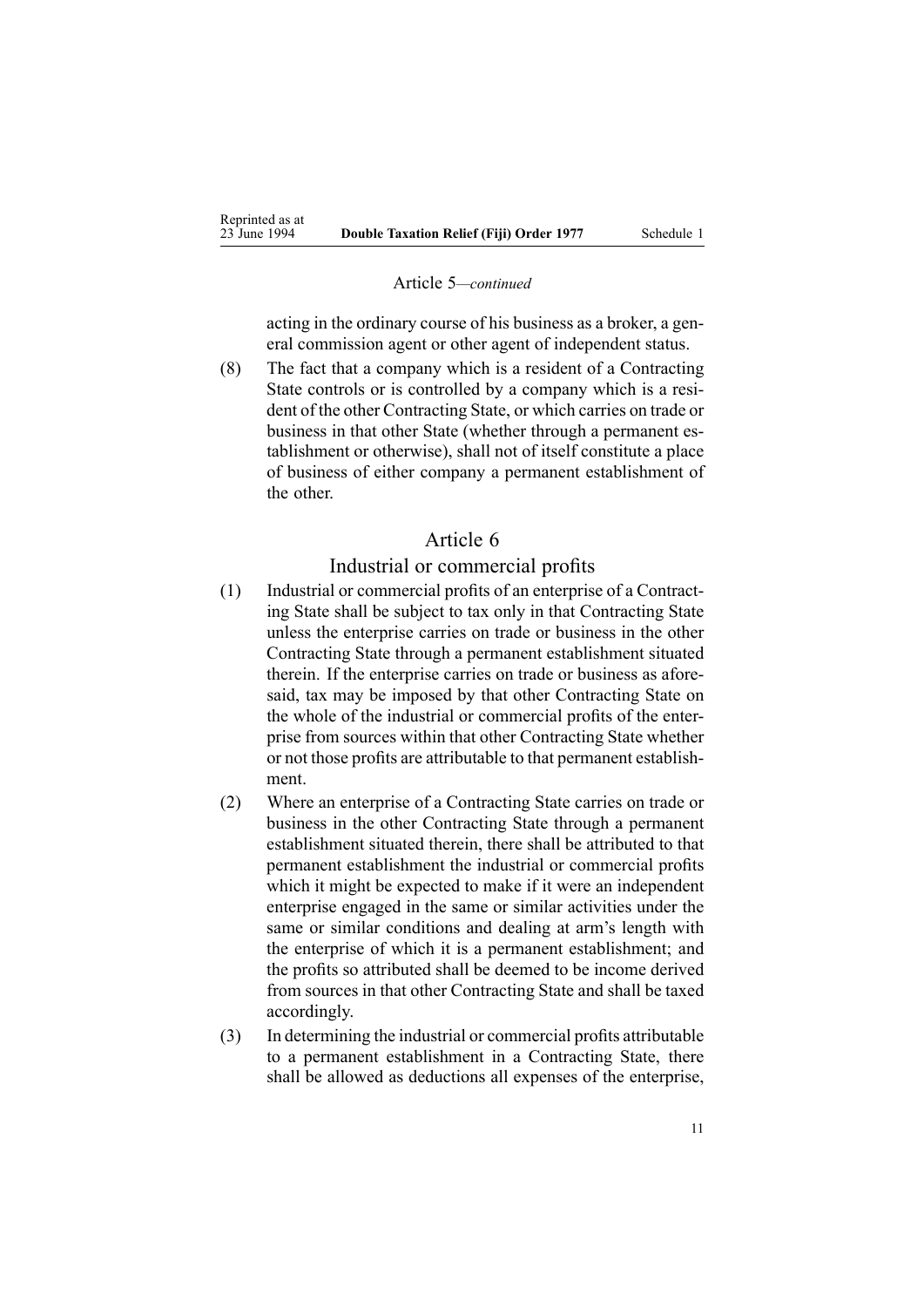#### Article 6*—continued*

including executive and general administrative expenses, which would be deductible if the permanen<sup>t</sup> establishment were an independent enterprise and which are reasonably connected with the permanen<sup>t</sup> establishment, whether incurred in the Contracting State in which the permanen<sup>t</sup> establishment is situated or elsewhere.

- (4) If the information available to the competent authority of the Contracting State concerned is inadequate to determine the industrial or commercial profits to be attributed to the permanent establishment, nothing in this Article shall affect the application of the law of that Contracting State in relation to the liability of the enterprise to pay tax in respec<sup>t</sup> of the permanen<sup>t</sup> establishment on an amount determined by the exercise of <sup>a</sup> discretion or the making of an estimate by the competent authority of that Contracting State. Provided that the discretion shall be exercised or the estimate shall be made, so far as the information available to the competent authority permits, in accordance with the principle stated in this Article.
- (5) Industrial or commercial profits shall not be attributed to <sup>a</sup> permanen<sup>t</sup> establishment by reason of the mere purchase by that permanen<sup>t</sup> establishment of goods or merchandise for the enterprise.
- (6) Nothing in this Article shall apply to either Contracting State to preven<sup>t</sup> the operation in the Contracting State of any provisions of its law at any time in force relating to the taxation of any income from the business of any form of insurance. Provided that if the law in force in either Contracting State at the date of signature of this Agreement relating to the taxation of that income is varied (otherwise than in minor respects so as not to affect its general character), the Contracting Governments shall consult with each other with <sup>a</sup> view to agreeing to such amendment of this paragraph as may be appropriate.

### Article 7

### Associated enterprises

(1) Where—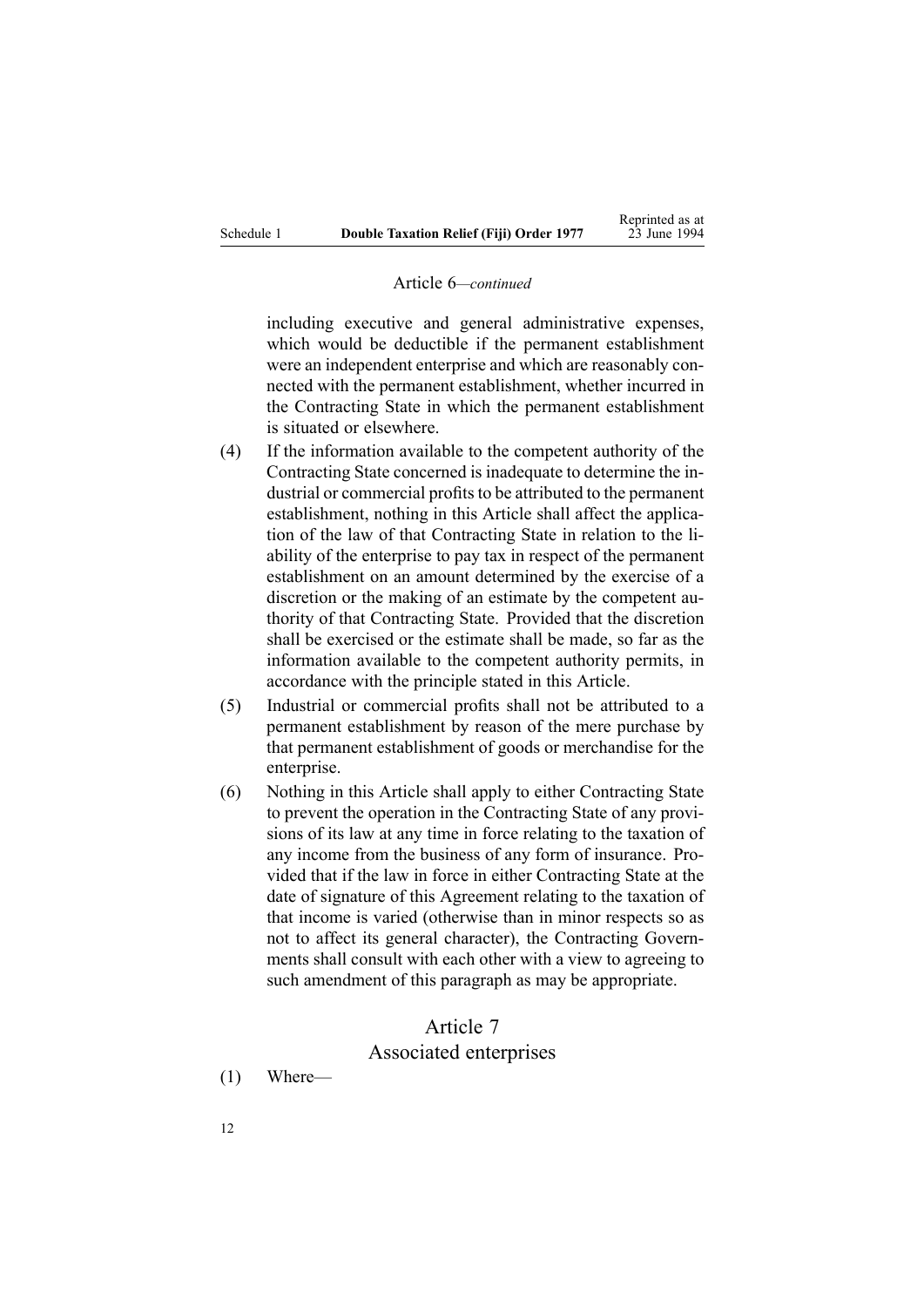#### Article 7*—continued*

- (a) an enterprise of <sup>a</sup> Contracting State participates directly or indirectly in the management, control or capital of an enterprise of the other Contracting State; or
- (b) the same persons participate directly or indirectly in the management, control or capital of an enterprise of <sup>a</sup> Contracting State and an enterprise of the other Contracting State;

and in either case conditions are operative between the two enterprises in their commercial or financial relations which differ from those which might be expected to operate between independent enterprises dealing at arm's length, then any profits which, but for those conditions, might have been expected to accrue to one of the enterprises, but, by reason of those conditions, have not so accrued, may be included in the profits of that enterprise.

- (2) Profits included in the profits of an enterprise of <sup>a</sup> Contracting State under paragraph (1) of this Article shall be deemed to be income of that enterprise derived from sources in that Contracting State and shall be taxed accordingly.
- (3) If the information available to the competent authority of <sup>a</sup> Contracting State is inadequate to determine, for the purposes of paragraph (1) of this Article, the profits which might have been expected to accrue to an enterprise, nothing in this Article shall affect the application of any law of that Contracting State in relation to the liability of that enterprise to pay tax on an amount determined by the exercise of <sup>a</sup> discretion or the making of an estimate by the competent authority of that Contracting State. Provided that the discretion shall be exercised or the estimate shall be made, so far as the information available to the competent authority permits, in accordance with the principle stated in this Article.

# Article 8

# Shipping and air transport

(1) A resident of <sup>a</sup> Contracting State shall, subject to paragraphs (2), (3) and (4) of Article 6 and to Article 7, be exemp<sup>t</sup> from tax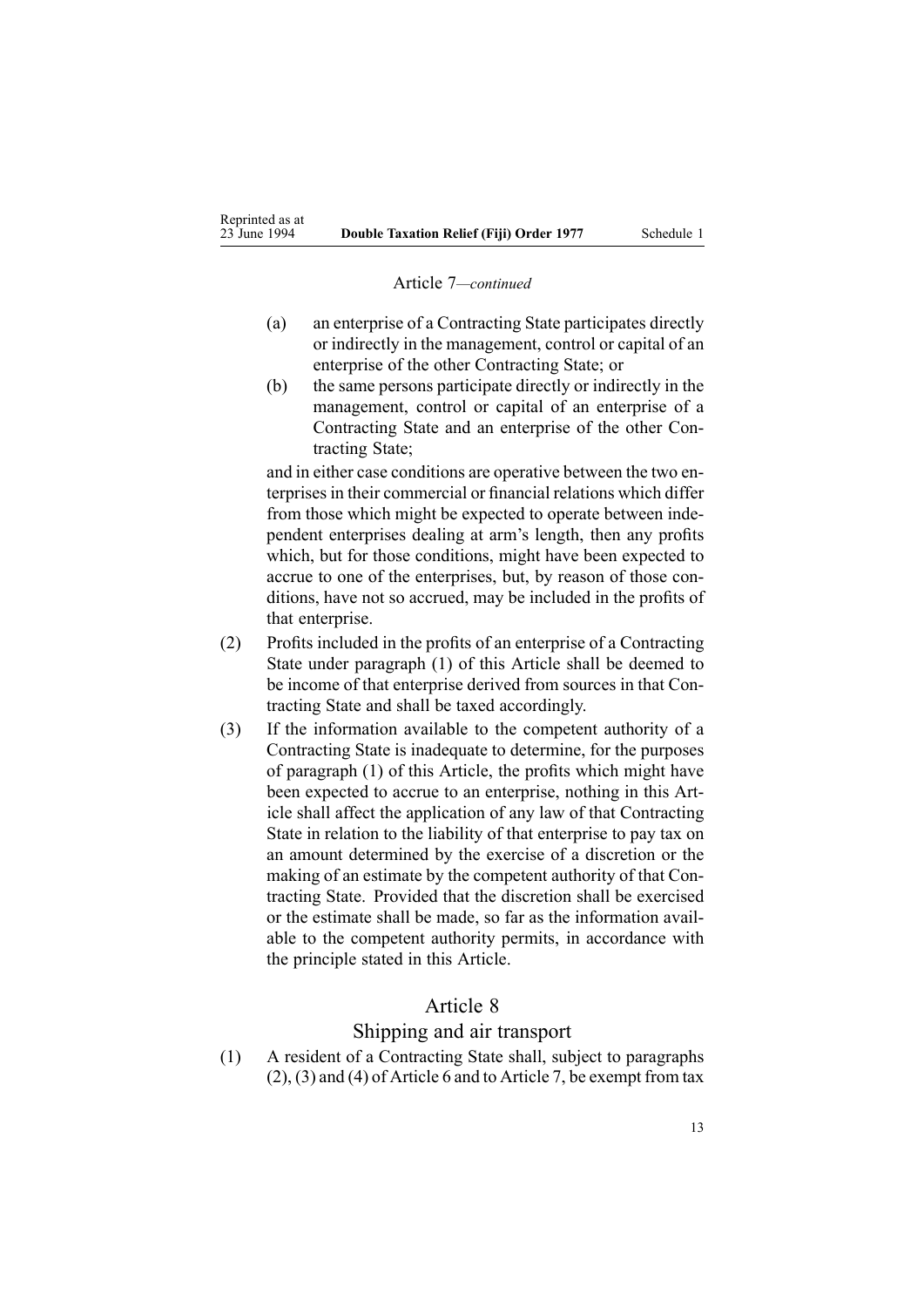#### Article 8*—continued*

in the other Contracting State on profits from the operation of ships or aircraft other than operations confined solely to places in that other Contracting State.

- (2) The exemption provided in paragraph (1) of this Article shall apply in relation to the share of the profits from the operation of ships or aircraft derived by <sup>a</sup> resident of <sup>a</sup> Contracting State through participation in <sup>a</sup> pool service, in <sup>a</sup> joint transport operating organisation or in an international operating agency but only to the extent to which the share of the profits is not attributable to profits from voyages, flights or operations confined solely to places in the other Contracting State.
- (3) For the purposes of this Article and Article 20, profits derived from the carriage of passengers, livestock, mails, goods or merchandise shipped in <sup>a</sup> Contracting State for discharge at another place in that Contracting State shall be treated as profits from the operation of <sup>a</sup> ship or aircraft confined solely to places in that Contracting State.
- (4) If the mode of operation of ships or aircraft by residents of either of the Contracting States at the date of signature of this Agreement is subsequently so changed that either of the Contracting Governments considers that the wording of the Article should be reviewed, the Contracting Governments shall consult with each other with <sup>a</sup> view to deciding whether any modification of this Article is desirable.

# Article 9

# Dividends

- (1) Dividends paid by <sup>a</sup> company which is <sup>a</sup> Fiji resident to <sup>a</sup> person who is <sup>a</sup> New Zealand resident may be taxed in New Zealand. However, such dividends may be taxed in Fiji and according to the law of Fiji, but, where that person is the beneficial owner of the dividends, the amount of Fiji tax so charged shall not exceed 15 per cent of the gross amount of the dividends.
- (2) Dividends paid by <sup>a</sup> company which is <sup>a</sup> New Zealand resident to <sup>a</sup> person who is <sup>a</sup> Fiji resident may be taxed in Fiji.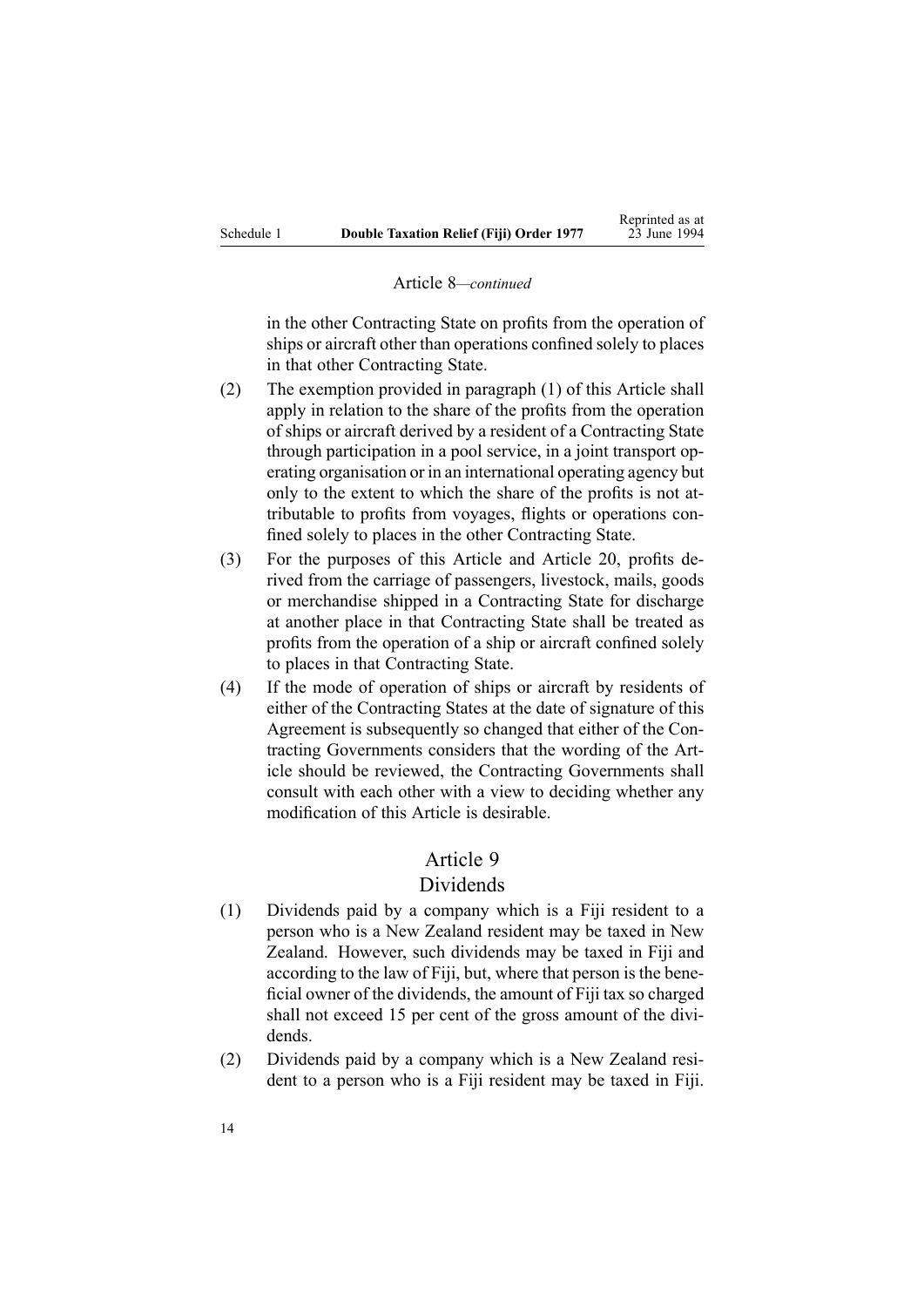#### Article 9*—continued*

However, such dividends may be taxed in New Zealand and according to the law of New Zealand, but, where that person is the beneficial owner of the dividends, the amount of New Zealand tax so charged shall not exceed 15 per cent of the gross amount of the dividends.

- (3) The limitations on the amount of tax for which paragraphs (1) and (2) of this Article provide shall not apply if the person who is the beneficial owner of the dividends, being <sup>a</sup> resident of <sup>a</sup> Contracting State, has in the other Contracting State a permanent establishment and the holding giving rise to the dividends is effectively connected with that permanen<sup>t</sup> establishment. In such <sup>a</sup> case, the dividends may be taxed in that other Contracting State in accordance with the law of that other Contracting State.
- (4) Dividends paid by <sup>a</sup> company which is <sup>a</sup> resident of <sup>a</sup> Contracting State, being dividends which are derived and beneficially owned by <sup>a</sup> person who is not <sup>a</sup> resident of the other Contracting State, shall be exemp<sup>t</sup> from tax in that other Contracting State.

### Article 10

### Interest

- (1) Interest derived from sources within <sup>a</sup> Contracting State by <sup>a</sup> person who is <sup>a</sup> resident of the other Contracting State may be taxed in that other Contracting State. However, such interest may be taxed in that first-mentioned Contracting State and according to the law of that State, but, where that person is the beneficial owner of the interest, the amount of tax so charged shall not exceed 10 per cent of the gross amount of the interest.
- (2) The limitation on the amount of tax for which paragraph (1) of this Article provides shall not apply if the person who is the beneficial owner of the interest, being <sup>a</sup> resident of <sup>a</sup> Contracting State, has in the other Contracting State <sup>a</sup> permanen<sup>t</sup> establishment and the indebtedness giving rise to the interest is effectively connected with that permanen<sup>t</sup> establishment. In such <sup>a</sup> case, the interest may be taxed in that other Contract-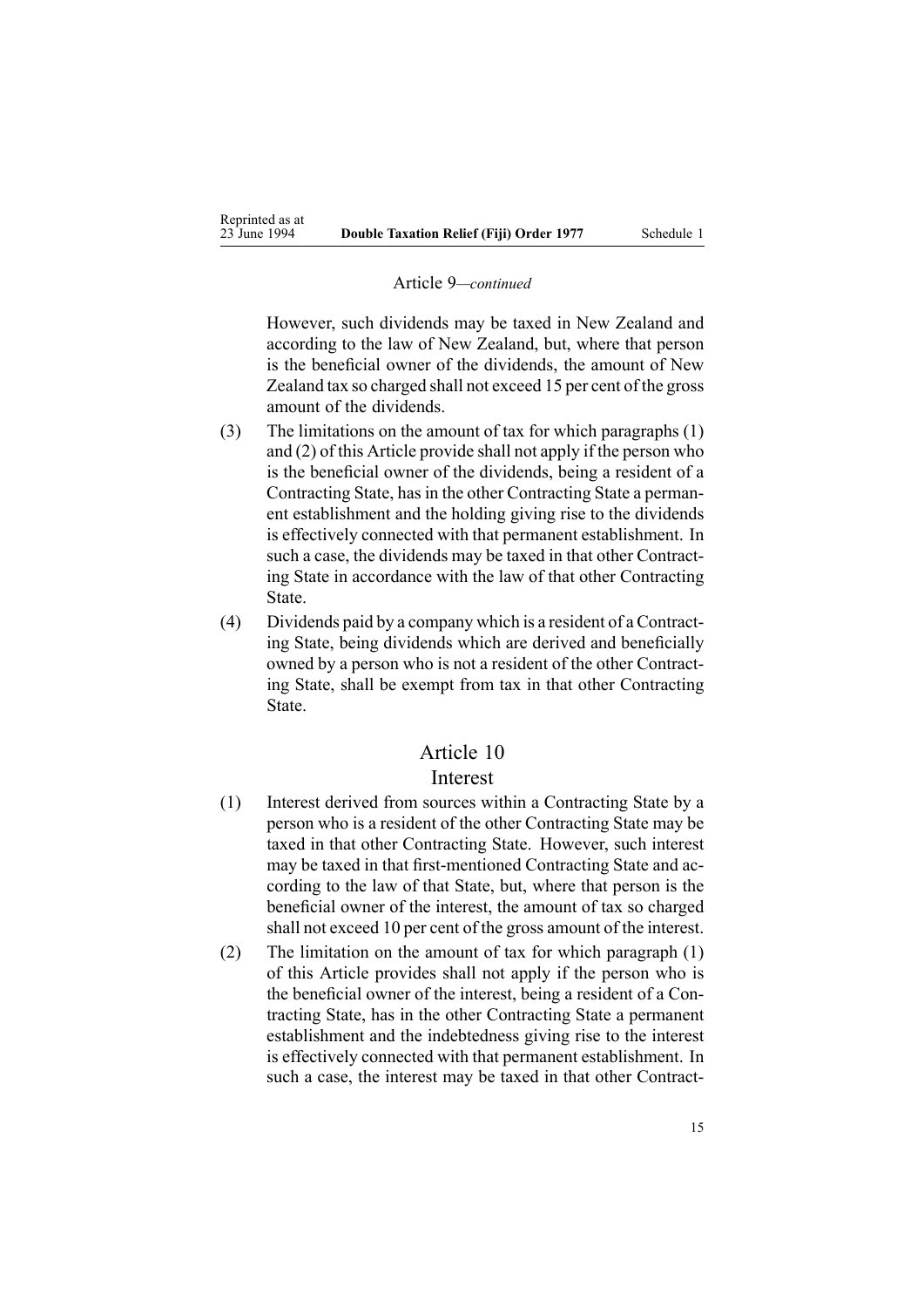#### Article 10*—continued*

ing State in accordance with the law of that other Contracting State.

- (3) The limitation on the amount of tax for which paragraph (1) of this Article provides shall not apply if the person who is the beneficial owner of the interest, being <sup>a</sup> resident of <sup>a</sup> Contracting State, and the person paying the interest are associated with each other. In such <sup>a</sup> case, the interest may be taxed in the other Contracting State in accordance with the law of that other Contracting State. For the purposes of this paragraph <sup>a</sup> person is associated with another person if either person controls directly or indirectly the other or if the same persons control directly or indirectly both. For this purpose the term "control" includes any kind of control, whether or not legally enforceable, and however exercised or exercisable.
- (4) Where the application of the limitation on the amount of tax for which paragraph  $(1)$  of this Article provides is not excluded by virtue of the foregoing provisions of this Article, but, owing to <sup>a</sup> special relationship between the person paying the interest and the person who is the beneficial owner of the interest, or between both of them and some other person, the amount of the interest paid exceeds the amount which might have been expected to have been agreed upon in the absence of such relationship, the limitation on the amount of tax for which paragraph (1) of this Article provides shall apply only to the last-mentioned amount. In that case, the excess par<sup>t</sup> of the payments shall remain taxable according to the law of each Contracting State.

### Article 11

### Royalties

(1) Royalties derived from sources within <sup>a</sup> Contracting State by <sup>a</sup> person who is <sup>a</sup> resident of the other Contracting State may be taxed in that other Contracting State. However, such royalties may be taxed in that first-mentioned Contracting State and according to the law of that State, but, where that person is the beneficial owner of the royalties, the amount of tax so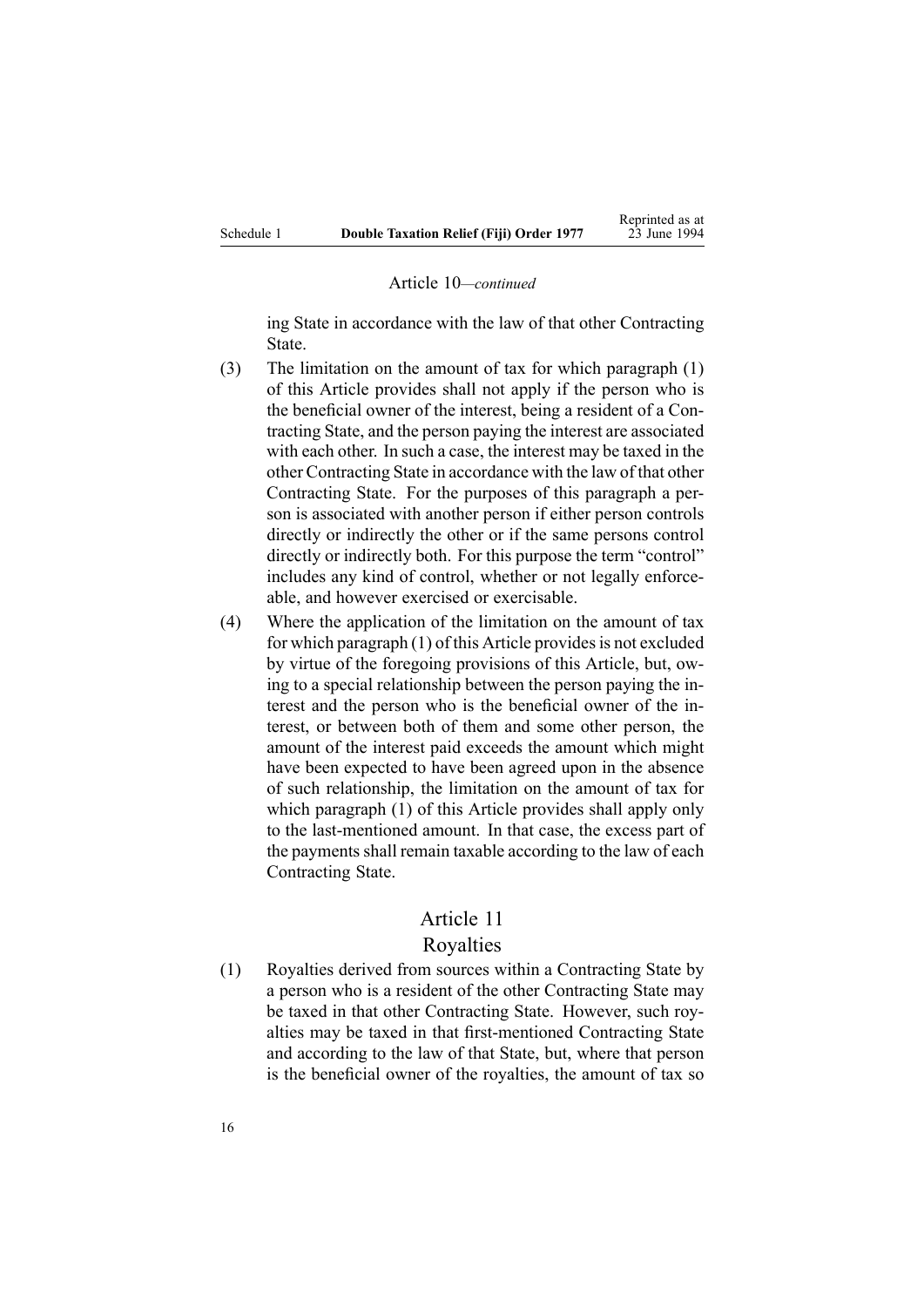#### Article 11*—continued*

charged shall not exceed 15 per cent of the gross amount of the royalties.

- (2) The term "royalties" in this Article means payments of any kind to the extent to which they are made as consideration for—
	- (a) the use of or the right to use any—
		- (i) copyright, patent, design or model, plan, secret formula or process, trade-mark, or other like property or right;
		- (ii) industrial, agricultural, commercial or scientific equipment;
		- (iii) motion picture films; or
		- (iv) films or video tapes for use in connection with television or tapes for use in connection with radio broadcasting;
	- (b) the supply of—
		- (i) scientific, technical, industrial or commercial knowledge or information;
		- (ii) any assistance which is given as <sup>a</sup> means of enabling the application or enjoyment of such knowledge or information; or
	- (c) the supply by <sup>a</sup> resident of <sup>a</sup> Contracting State of managemen<sup>t</sup> services in the other Contracting State,

but does not include natural resource royalties.

- (3) The limitation on the amount of tax for which paragraph (1) of this Article provides shall not apply if the person who is the beneficial owner of the royalties, being <sup>a</sup> resident of <sup>a</sup> Contracting State, has in the other Contracting State <sup>a</sup> permanent establishment and the knowledge, information, assistance, right or property giving rise to the royalties is effectively connected with that permanen<sup>t</sup> establishment. In such <sup>a</sup> case, the royalties may be taxed in that other Contracting State in accordance with the law of that other Contracting State.
- (4) Where the application of the limitation on the amount of tax for which paragraph  $(1)$  of this Article provides is not excluded by virtue of paragraph (3) of this Article but owing to <sup>a</sup> special relationship between the person paying the royalties and the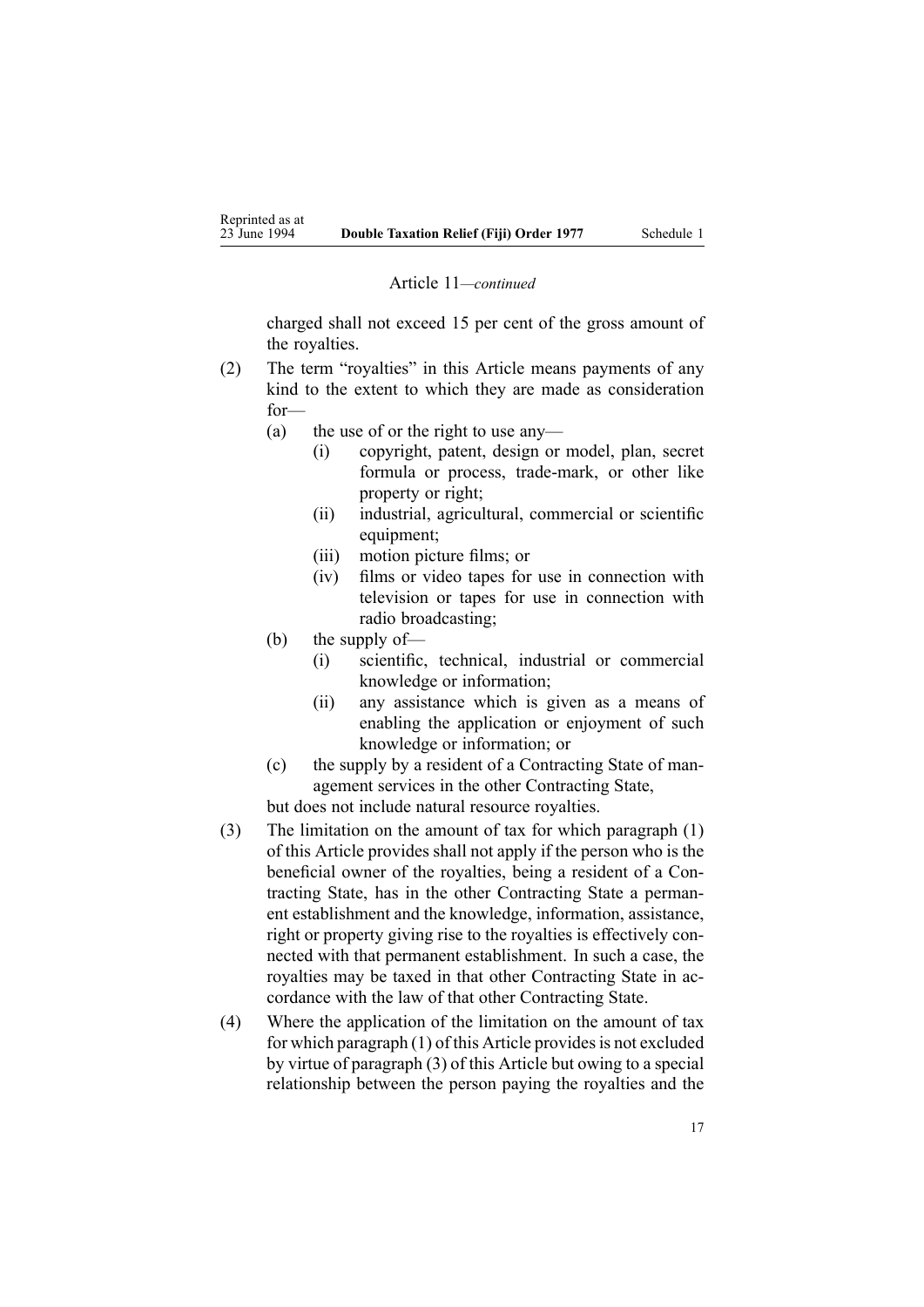#### Article 11*—continued*

person who is the beneficial owner of the royalties, or between both of them and some other person, the amount of the royalties paid exceeds the amount which might have been expected to have been agreed upon in the absence of such relationship, the limitation on the amount of tax for which paragraph (1) of this Article provides shall apply only to the last-mentioned amount. In that case, the excess par<sup>t</sup> of the payments shall remain taxable according to the law of each Contracting State.

# Article 12

### Personal services

- (1) Subject to Articles 15, 17 and 18, remuneration or income (other than pensions) derived by an individual who is <sup>a</sup> resident of <sup>a</sup> Contracting State in respec<sup>t</sup> of personal (including professional) services shall be subject to tax only in that Contracting State unless the services are performed in the other Contracting State. If the services are so performed, such remuneration or income as is derived in respec<sup>t</sup> thereof shall be deemed to have <sup>a</sup> source in, and may be subjected to tax in, that other Contracting State.
- (2) Notwithstanding paragraph (1) of this Article, remuneration (other than pensions) derived by <sup>a</sup> resident of <sup>a</sup> Contracting State in respec<sup>t</sup> of an employment exercised in the other Contracting State shall be exemp<sup>t</sup> from tax in that other Contracting State if—
	- (a) the recipient is presen<sup>t</sup> in that other Contracting State for <sup>a</sup> period or periods not exceeding in the aggregate 183 days in the income year of that other Contracting State; and
	- (b) the remuneration is paid by or on behalf of an employer who is not <sup>a</sup> resident of that other Contracting State; and
	- (c) the remuneration is not borne by <sup>a</sup> permanen<sup>t</sup> establishment which that employer has in that other Contracting State: and
	- (d) the remuneration is, or upon the application of this Article will be, subject to tax in the first-mentioned Contracting State.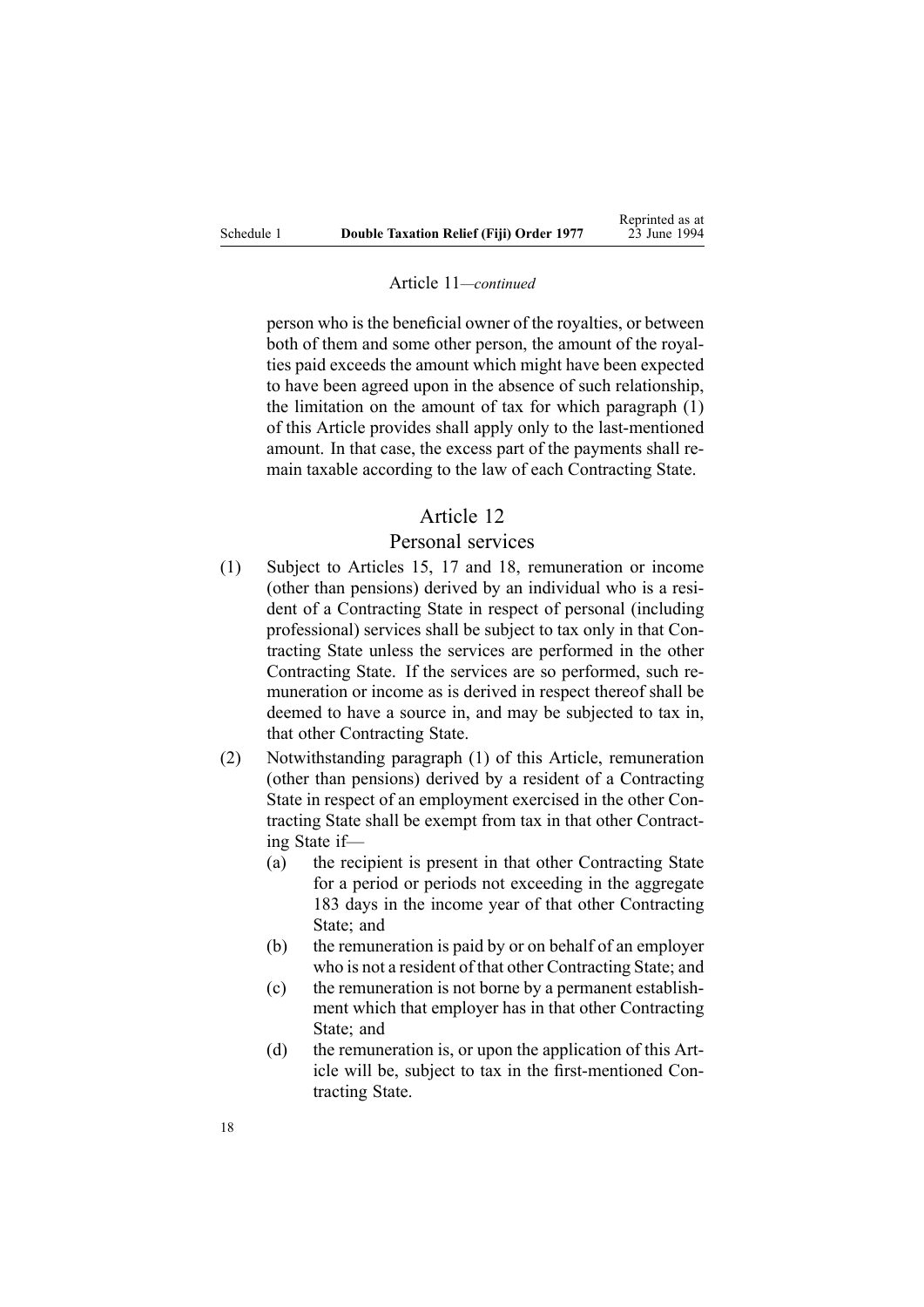#### Article 12*—continued*

(3) Notwithstanding paragraphs (1) and (2) of this Article, remuneration in respec<sup>t</sup> of services performed aboard <sup>a</sup> ship or aircraft operated in international traffic by <sup>a</sup> resident of <sup>a</sup> Contracting State may be subjected to tax in that Contracting State. For the purposes of this paragraph, the term "international traffic" includes traffic between places in one country in the course of <sup>a</sup> voyage which extends over more than one country.

### Article 13

# Directors' fees

Notwithstanding anything contained in Article 12, directors' fees and similar payments derived by <sup>a</sup> resident of <sup>a</sup> Contracting State in his capacity as <sup>a</sup> member of the board of directors of <sup>a</sup> company which is <sup>a</sup> resident of the other Contracting State shall be deemed to have <sup>a</sup> source in, and may be taxed in, that other Contracting State.

# Article 14

# Public entertainers and athletes

- (1) Notwithstanding anything contained in Article 12, remuneration or income derived by public entertainers (such as theatrical, motion picture, radio or television artistes and musicians) and by athletes from their personal activities as such shall be deemed to have <sup>a</sup> source in, and may be subjected to tax in, the Contracting State in which these activities are exercised.
- (2) An enterprise of <sup>a</sup> Contracting State shall be deemed to have <sup>a</sup> permanen<sup>t</sup> establishment in the other Contracting State and to carry on trade or business through that permanen<sup>t</sup> establishment if it provides the services of a public entertainer or athlete referred to in paragraph (1) of this Article in that other Contracting State.

# Article 15

### Governmental functions

(1) Remuneration (other than pensions) paid by the Government of Fiji to any individual for services rendered to that Govern-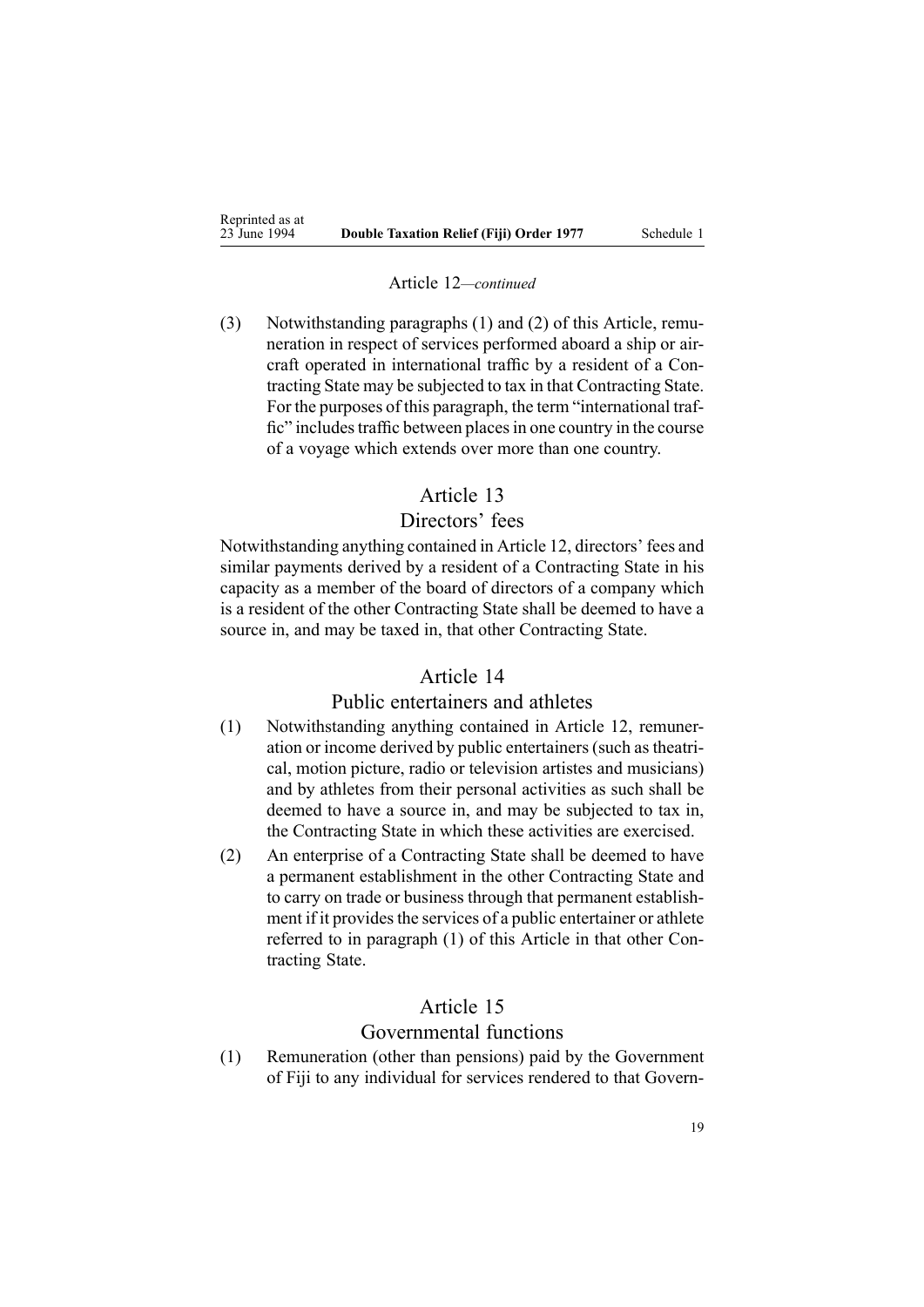#### Article 15*—continued*

ment in the discharge of governmental functions shall be exemp<sup>t</sup> from New Zealand tax if the individual is not resident in New Zealand for the purposes of New Zealand tax or is resident in New Zealand for the purposes of New Zealand tax solely for the purpose of rendering those services.

- (2) Remuneration (other than pensions) paid by the Government of New Zealand to an individual for services rendered to that Government in the discharge of governmental functions shall be exemp<sup>t</sup> from Fiji tax if the individual is not <sup>a</sup> resident of Fiji for the purposes of Fiji tax or is <sup>a</sup> resident of Fiji for the purposes of Fiji tax solely for the purpose of rendering those services.
- (3) Paragraphs (1) and (2) of this Article shall not apply to payments in respec<sup>t</sup> of services rendered in connection with any trade or business carried on by either Government for the purposes of profit.

# Article 16

# New Zealand Government's Bilateral Aid to Fiji

Notwithstanding anything elsewhere in this Agreement, income derived by any person from the participation in any capacity whatsoever of that person in the New Zealand Government's Bilateral Aid Programme to Fiji shall be exemp<sup>t</sup> from Fiji tax if—

- (a) that person is not <sup>a</sup> resident of Fiji for the purposes of Fiji tax or is <sup>a</sup> resident of Fiji for the purposes of Fiji tax solely for the purpose of such participation; and
- (b) that income is subject to tax in New Zealand.

# Article 17

### Professors and teachers

A professor or teacher who visits <sup>a</sup> Contracting State for <sup>a</sup> period not exceeding two years for the purpose of teaching at <sup>a</sup> university, college, school or other educational institution in that Contracting State and who immediately before that visit was <sup>a</sup> resident of the other Contracting State shall be exemp<sup>t</sup> from tax in the first-men-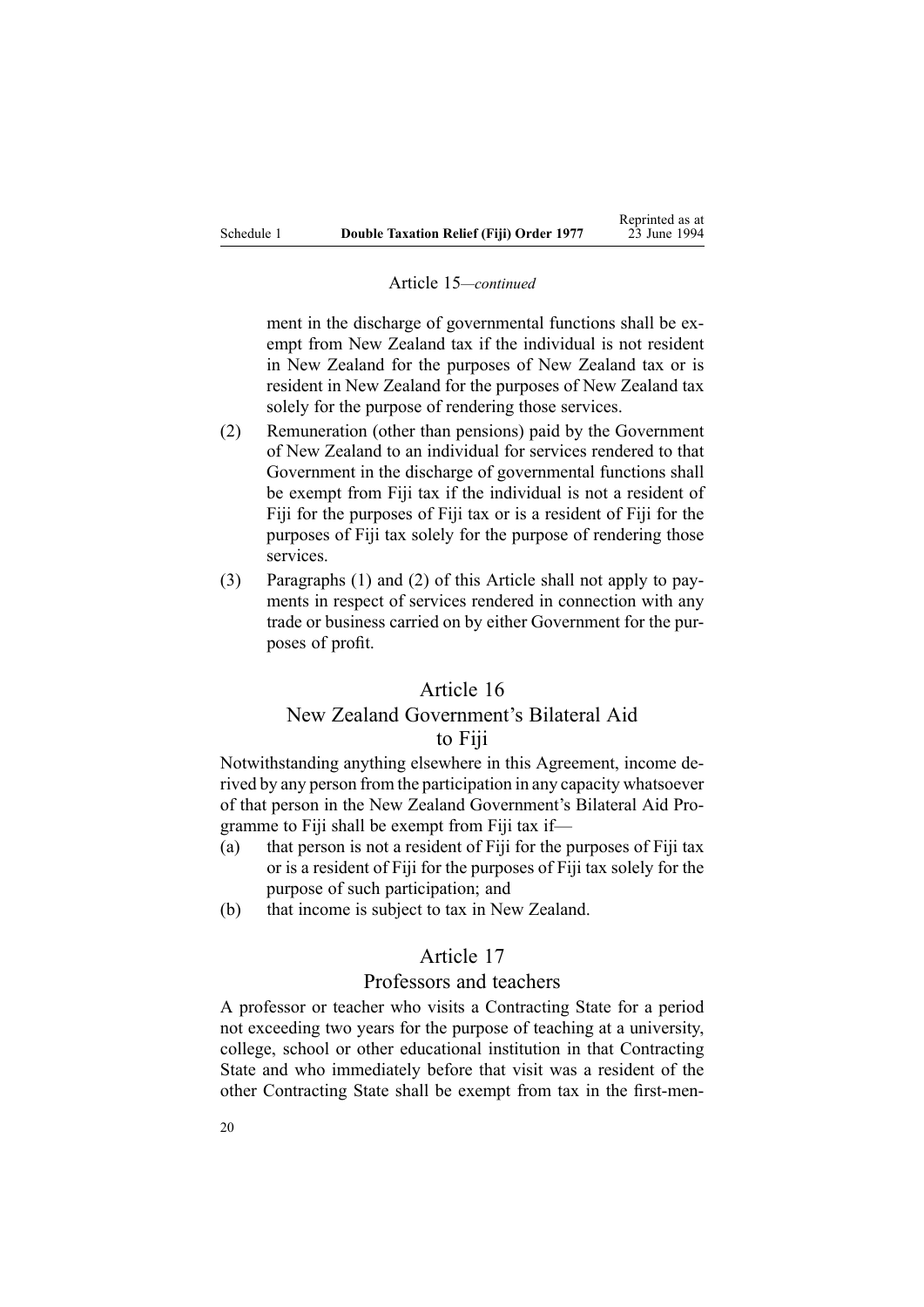#### Article 17*—continued*

tioned Contracting State on any remuneration for such teaching in respec<sup>t</sup> of which he is, or, upon the application of this Article, will be, subject to tax in the other Contracting State.

# Article 18

# Students and trainees

A student or trainee who is, or wasimmediately before visiting <sup>a</sup> Contracting State, <sup>a</sup> resident of the other Contracting State and is presen<sup>t</sup> in the first-mentioned Contracting State solely for the purpose of his education or training shall not be taxed in that first-mentioned Contracting State on payments (including salary or wages) to the extent to which he receives such payments for the purpose of his maintenance, education or training provided that such payments are made to him from outside that first-mentioned Contracting State.

# Article 19

### Dual residence

- (1) This Article shall apply to <sup>a</sup> person who is <sup>a</sup> resident of Fiji for the purposes of Fiji tax and is also resident in New Zealand for the purposes of New Zealand tax.
- (2) Where such <sup>a</sup> person is treated for the purposes of this Agreement solely as <sup>a</sup> resident of <sup>a</sup> Contracting State he shall be exemp<sup>t</sup> in the other Contracting State from tax on income other than income which, under the law of that other Contracting State or under this Agreement, is derived, or is deemed to be derived, from sources in that other Contracting State.

### Article 20

# Elimination of double taxation

(1) Subject to any provisions of the law of Fiji which may from time to time be in force and which relate to the allowance of <sup>a</sup> credit against Fiji tax of tax paid in <sup>a</sup> country outside Fiji (which shall not affect the general principle hereof), New Zealand tax paid under the law of New Zealand and consistently with this Agreement, whether directly or by deduction,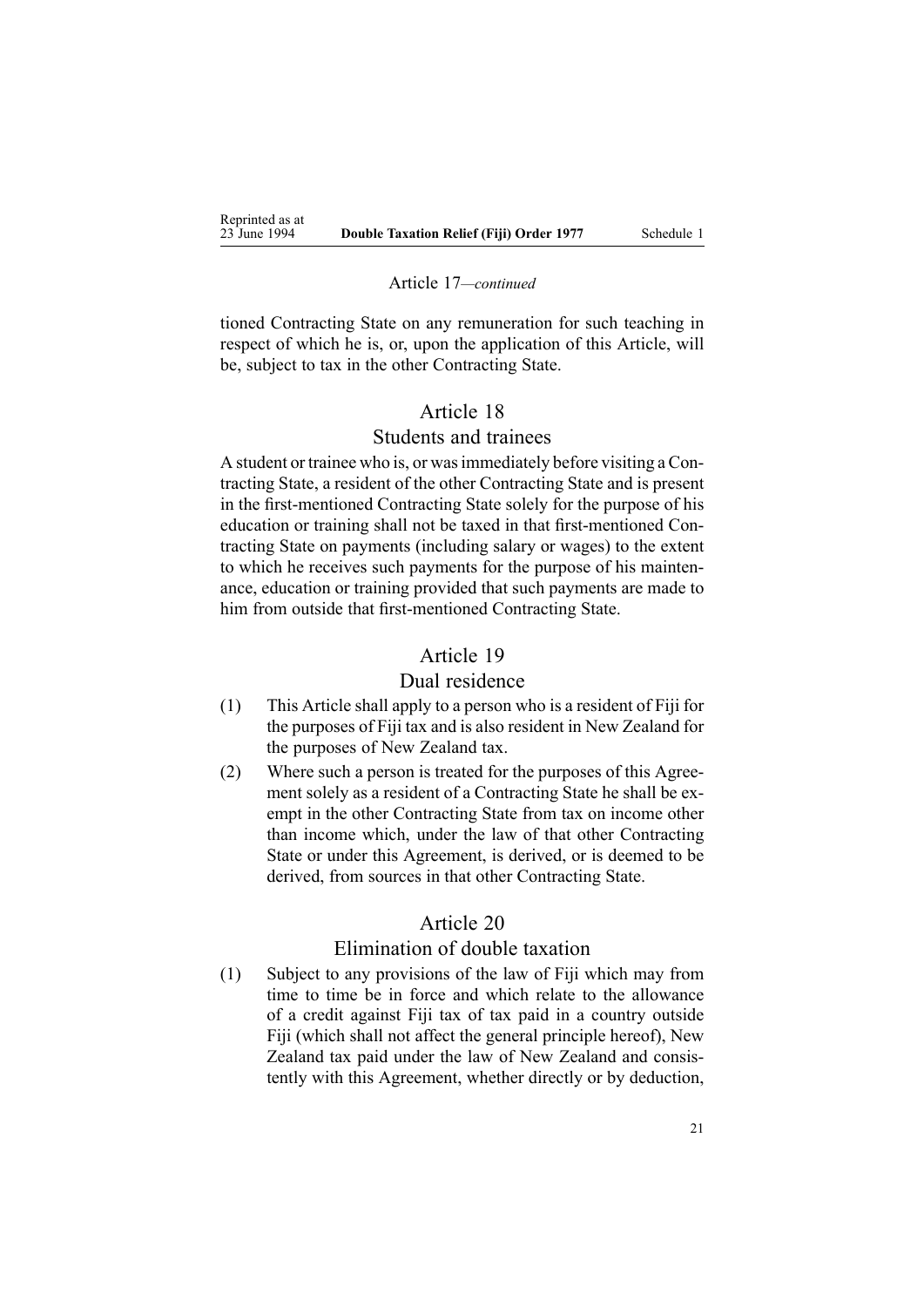#### Article 20*—continued*

in respec<sup>t</sup> of income derived by <sup>a</sup> Fiji resident from sources in New Zealand (excluding, in the case of <sup>a</sup> dividend, tax paid in respec<sup>t</sup> of the profits out of which the dividend is paid) shall be allowed as <sup>a</sup> credit against Fiji tax payable in respec<sup>t</sup> of that income.

- (2) Subject to any provisions of the law of New Zealand which may from time to time be in force and which relate to the allowance of <sup>a</sup> credit against New Zealand tax of tax paid in <sup>a</sup> country outside New Zealand (which shall not affect the general principle hereof), Fiji tax paid under the law of Fiji and consistently with this Agreement, whether directly or by deduction, in respec<sup>t</sup> of income derived by <sup>a</sup> New Zealand resident from sources in Fiji (excluding, in the case of <sup>a</sup> dividend, tax paid in respec<sup>t</sup> of the profits out of which the dividend is paid) shall be allowed as <sup>a</sup> credit against New Zealand tax payable in respec<sup>t</sup> of that income.
- (3) For the purposes of paragraph (2) of this Article the term "Fiji tax paid" shall be deemed to include any amount which would have been payable as Fiji tax for any year but for an exemption or reduction of tax granted for that year or any par<sup>t</sup> thereof under—
	- (a) any of the following provisions, that is to say—
		- (i) Section 16(2)(a), (b) and (d), Section 8(6)(c) and Section 9(3)(h) of the Income Tax Act 1974; and
		- (ii) Section 8(1) of the Hotels Aid Ordinance 1964, (Cap. 185):

provided that relief is given for the same year under either section  $16(2)(a)$  or section  $16(2)(b)$  of the Income Tax Act 1974 or section 8(1) of the Hotels Aid Ordinance so far as they were in force on, and have not been modified since, the date of signature of this Agreement or have been modified only in minor respects so as not to affect their general character; or

(b) any other provision which may subsequently be made granting an exemption or reduction which is agreed, in an Exchange of Letters between the Contracting States, to be of <sup>a</sup> substantially similar character, if it has not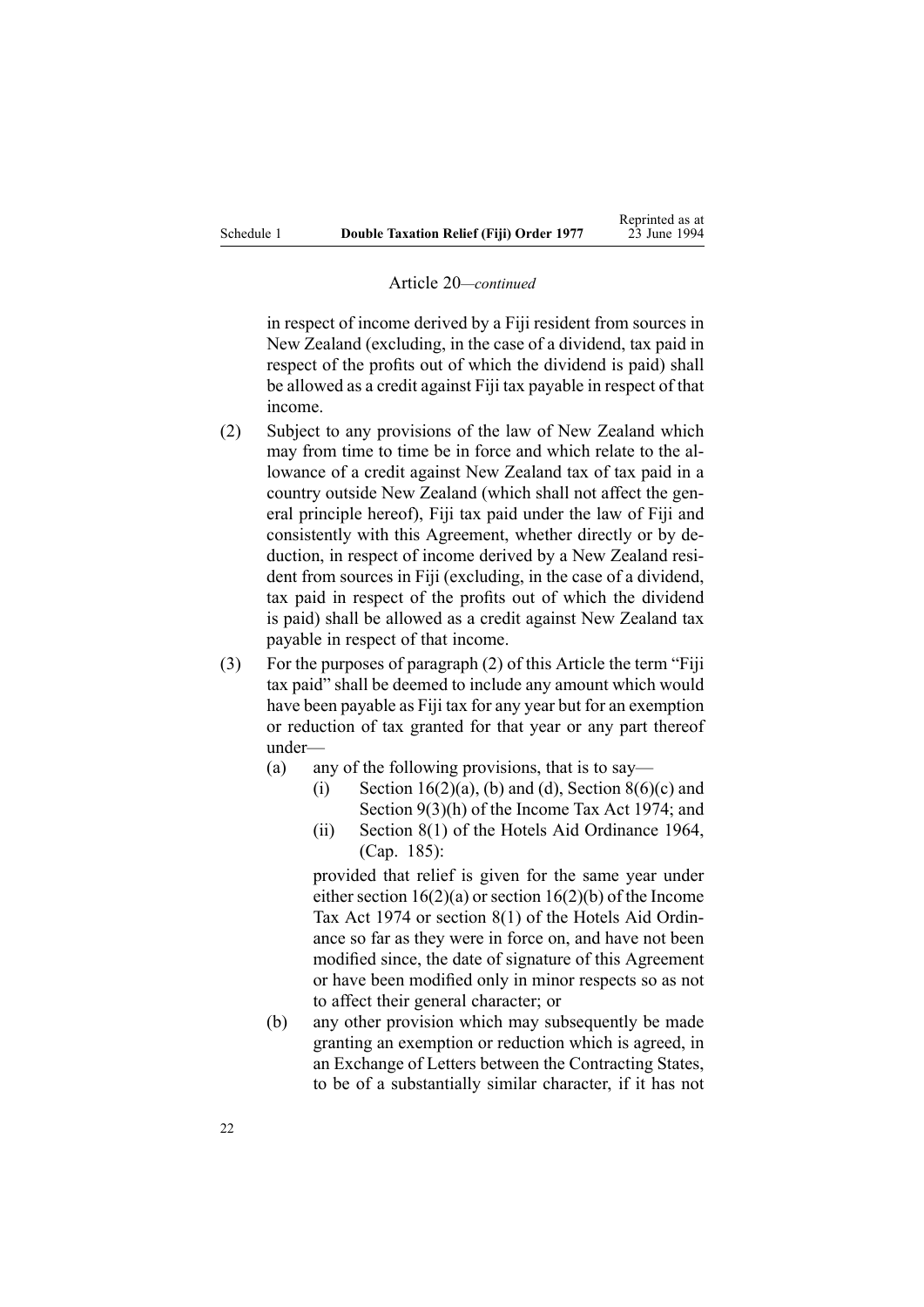#### Article 20*—continued*

been modified thereafter or has been modified only in minor respects so as not to affect its general character.

- (4) For the purposes of this Article—
	- (a) (i) New Zealand tax borne by <sup>a</sup> Fiji resident in respec<sup>t</sup> of dividends paid by <sup>a</sup> company which is <sup>a</sup> New Zealand resident shall be treated as tax in respec<sup>t</sup> of income from sources in New Zealand;
		- (ii) Fiji tax borne by <sup>a</sup> New Zealand resident in respec<sup>t</sup> of dividends paid by <sup>a</sup> company which is <sup>a</sup> Fiji resident shall be treated as tax in respect of income from sources in Fiji.
	- (b) interest, royalties, (as defined in Article 11) and natural resource royalties which are derived by <sup>a</sup> resident of <sup>a</sup> Contracting State and which under the law of the other Contracting State—
		- (i) are derived from sources in that other Contracting State; or
		- (ii) being derived by <sup>a</sup> non-resident are subject to withholding tax,

shall be treated in the first-mentioned Contracting State as having <sup>a</sup> source in that other Contracting State;

- (c) remuneration in respec<sup>t</sup> of services performed aboard <sup>a</sup> ship or aircraft operated in international traffic by <sup>a</sup> resident of <sup>a</sup> Contracting State shall be treated as having <sup>a</sup> source in that Contracting State;
- (d) profits derived by <sup>a</sup> resident of <sup>a</sup> Contracting State from the operation of ships or aircraft, being profits from operations confined solely to places in the other Contracting State, shall be treated as having <sup>a</sup> source in that other Contracting State;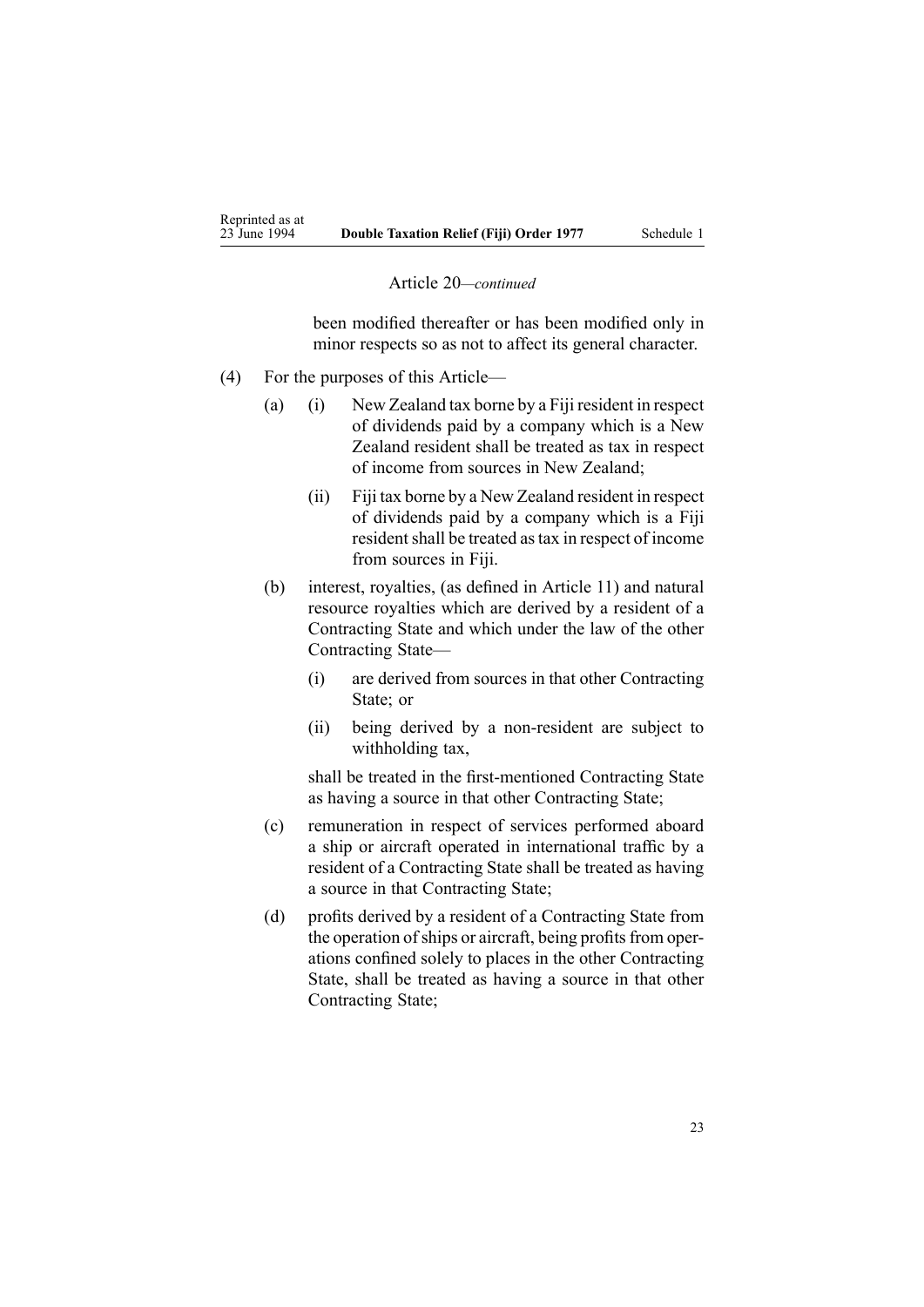#### Article 20*—continued*

- (e) an amount which, for the purposes of tax in <sup>a</sup> Contracting State, is included in the taxable income of <sup>a</sup> person who is <sup>a</sup> resident of the other Contracting State, and which is so included under any provision of the law of the first-mentioned Contracting State for the time being in force relating to the taxation of any income from the business of any form of insurance shall be treated as having <sup>a</sup> source in that first-mentioned Contracting State;
- (f) income referred to in paragraph (ii), (iii), or (iv) of the definition of "industrial or commercial profits" in subparagraph (i) of paragraph (1) of Article 3 shall be treated as having <sup>a</sup> source in the Contracting State in which the land, mine, quarry, standing timber, natural resource or rent-producing property is situated.
- (5) Where profits, on which an enterprise of <sup>a</sup> Contracting State has been charged to tax in that Contracting State, are also included in the profits of an enterprise of the other Contracting State as being profits which, because of the conditions operative between the two enterprises, might have been expected to accrue to the enterprise of that other Contracting State if the enterprises had been independent enterprises dealing at arm's length, the profits so included shall be treated for the purposes of this Article as profits of the enterprise of the first-mentioned Contracting State from <sup>a</sup> source in that other Contracting State and credit shall be given in accordance with this Article in respec<sup>t</sup> of the extra tax chargeable in that other Contracting State as <sup>a</sup> result of the inclusion of such profits.

# Article 21

### Mutual agreemen<sup>t</sup> procedure

(1) Where <sup>a</sup> taxpayer considers that the action of the competent authority in <sup>a</sup> Contracting State has resulted, or is likely to result, in double taxation contrary to the provisions of this Agreement, he shall be entitled to presen<sup>t</sup> the facts to the competent authority in the Contracting State of which he is <sup>a</sup> resident and, should the taxpayer's claim be deemed worthy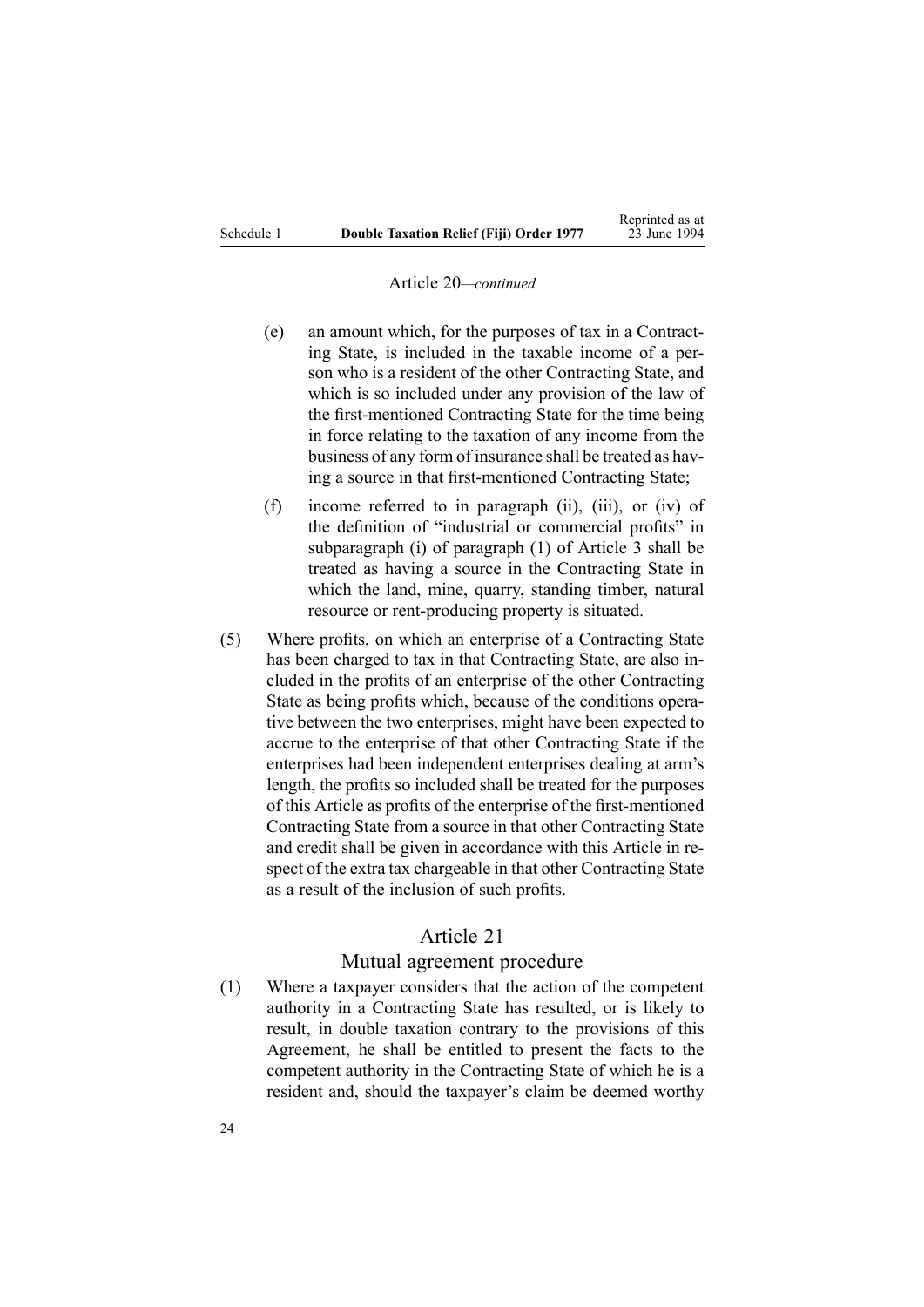#### Article 21*—continued*

of consideration, the competent authority in that Contracting State shall endeavour to come to an agreemen<sup>t</sup> with the competent authority in the other Contracting State with <sup>a</sup> view to the avoidance of the double taxation in question.

(2) The competent authority in <sup>a</sup> Contracting State may communicate directly with the competent authority in the other Contracting State for the purpose of giving effect to the provisions of this Agreement and in an endeavour to assure its consistent interpretation and application.

# Article 22

### Exchange of information

- (1) The competent authorities shall exchange such information (being information available under the respective taxation laws of the Contracting States) as is necessary for carrying out the provisions of this Agreement or for the prevention of fraud or for the administration of statutory provisions against avoidance of the taxes to which this Agreement applies by virtue of Article 2.
- (2) Any information so exchanged shall be treated as secret and shall not be disclosed to any persons other than those (including <sup>a</sup> Court or reviewing authority) concerned with the assessment or collection of the taxes to which this Agreement applies by virtue of Article 2, or the determination of appeals in relation thereto.
- (3) No information shall be exchanged which would disclose any trade secret or trade process.
- (4) A competent authority shall not be obliged by this Article to disclose to the other competent authority any information which does not relate directly to the affairs of <sup>a</sup> taxpayer with whom the other competent authority is concerned.

# Article 23

## Entry into force

(1) This agreemen<sup>t</sup> shall come into force on the date on which the last of all such things shall have been done in Fiji and New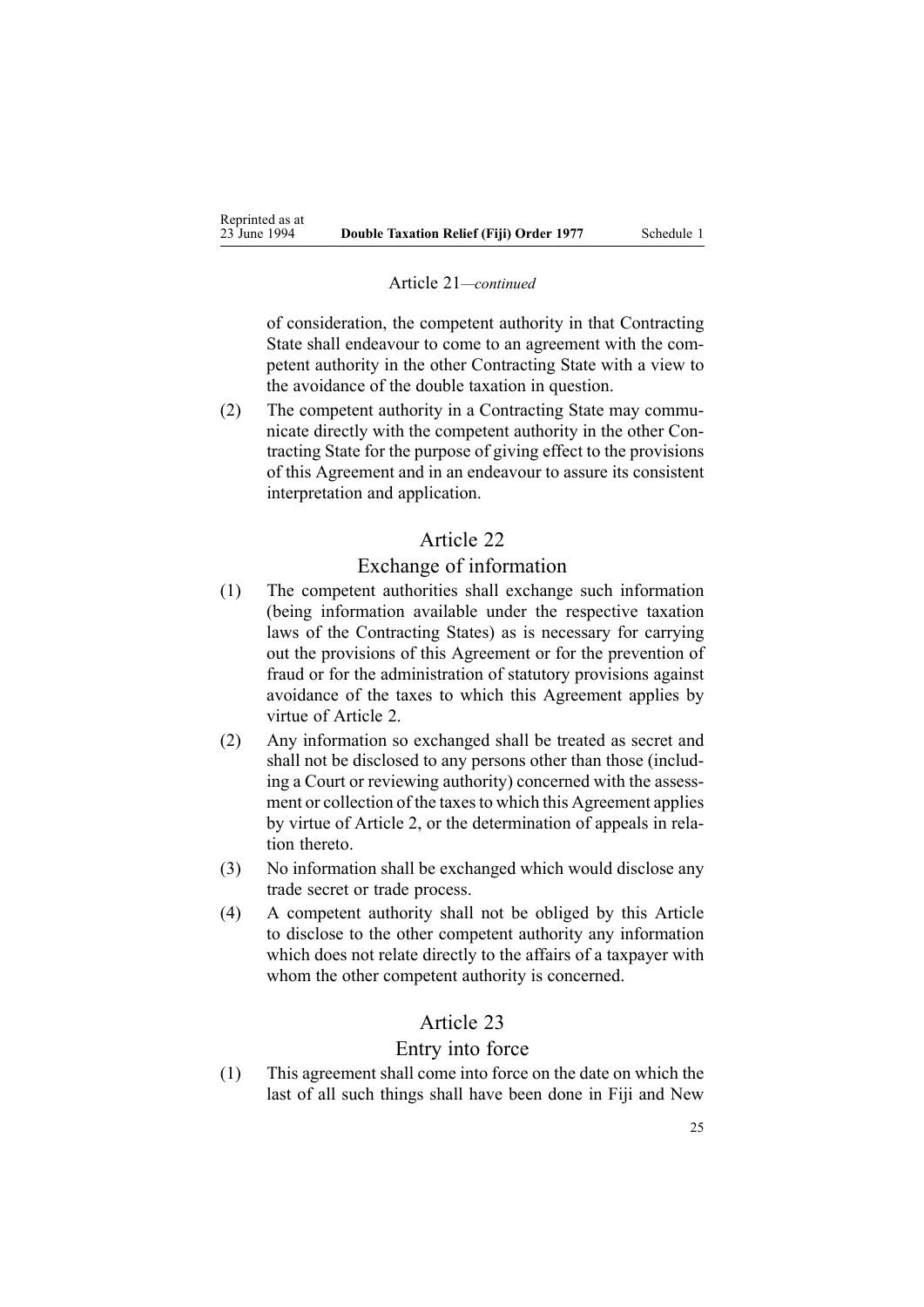#### Article 23*—continued*

Zealand as are necessary to give the Agreement the force of law in Fiji and New Zealand so far as its provisions affect Fiji tax and New Zealand tax respectively, and shall thereupon have effect—

- $(a)$  in Fiii in relation to Fiji tax, in respec<sup>t</sup> of income derived during any income year beginning on or after 1 January 1976.
- (b) in New Zealand—

in relation to New Zealand tax, in respec<sup>t</sup> of income derived during any income year beginning on or after 1 April 1976.

(2) The Contracting States shall, as soon as possible, inform one another in writing when the last of all such things shall have been done as are necessary to give the Agreement the force of law in the respective Contracting States.

# Article 24

## Termination

This Agreement shall continue in effect indefinitely, but either Contracting State may, on or before 30 June in any calendar year after the year 1979 give to the other Contracting State notice of termination and, in that event, this Agreement shall cease to be effective—

- $(a)$  in Fiii in relation to Fiji tax, in respec<sup>t</sup> of income derived during any income year beginning on or after 1 January in the calendar year next following that in which the notice is given.
- (b) in New Zealand in relation to New Zealand tax, in respec<sup>t</sup> of income derived during any income year beginning on or after 1 April in the calendar year next following that in which the notice is given.

In witness whereof the undersigned, duly authorised thereto have signed this Agreement.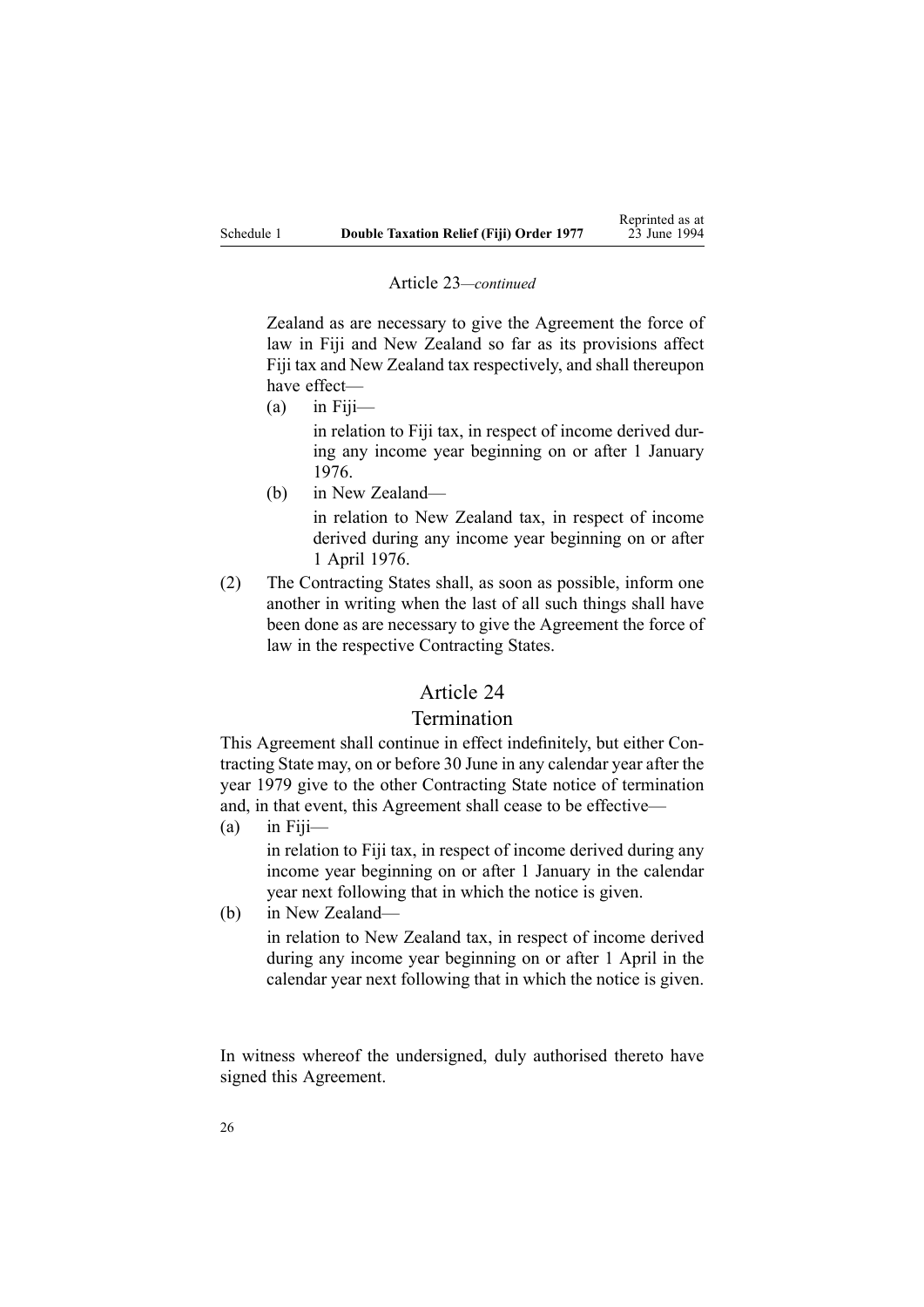Done at Wellington in duplicate this twenty-seventh day of October one thousand nine hundred and seventy-six in the English language.

P I Wilkinson For the Government of New Zealand

C A Stinson For the Government of Fiji

> Protocol to the Agreement Between the Government of New Zealand and the Government of Fiji for the Avoidance of Double Taxation and the Prevention of Fiscal Evasion with Respect to Taxes on Income

The Government of New Zealand and the Government of Fiji have agreed that the following provision shall form an integral par<sup>t</sup> of the Agreement:

In connection with Articles 9 and 20:

For the purposes of Articles 9 and 20, every reference to dividends paid shall include <sup>a</sup> reference to dividends distributed, credited, or dealt with in the interest of or on behalf of <sup>a</sup> person, and shall also include <sup>a</sup> reference to dividends deemed to have been distributed under the laws of <sup>a</sup> Contracting State.

This protocol shall enter into force on the same date as the Agreement.

Done at Wellington in duplicate this twenty-seventh day of October one thousand nine hundred and seventy-six in the English language.

P I Wilkinson For the Government of New Zealand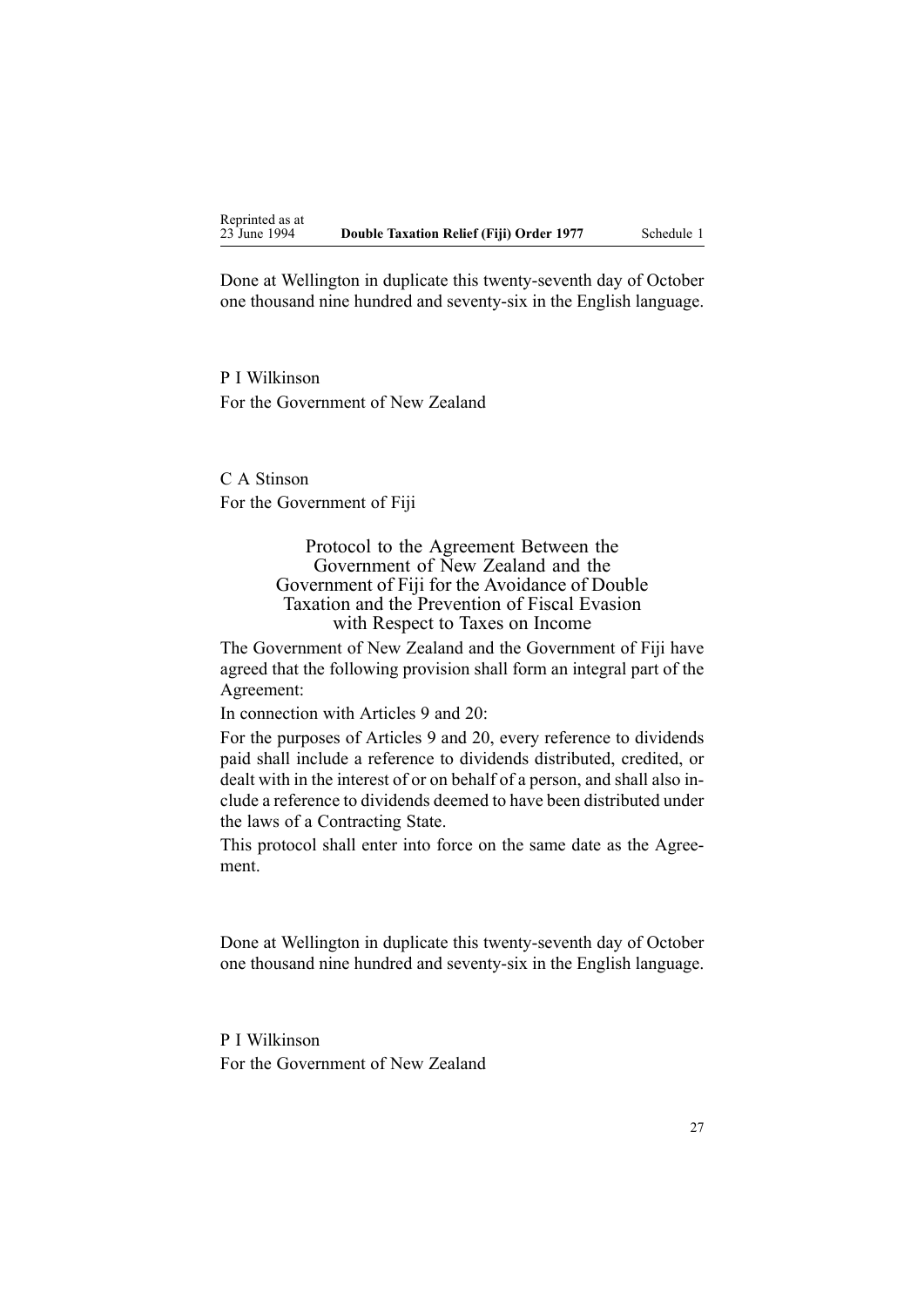Schedule 1 **Double Taxation Relief (Fiji) Order 1977**

Reprinted as at 23 June 1994

C A Stinson For the Government of Fiji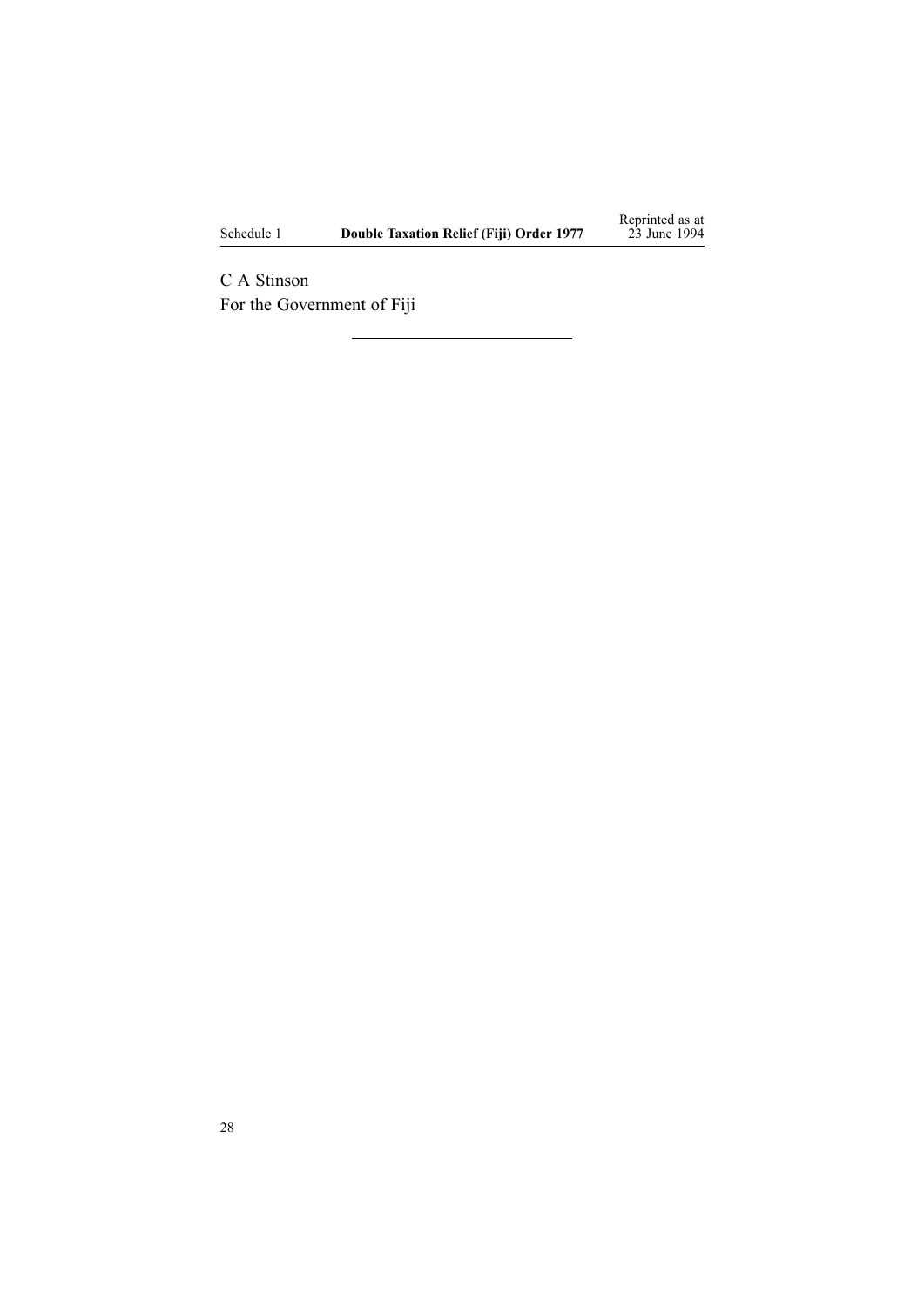<span id="page-28-0"></span>Reprinted as at<br>23 June 1994

# **Schedule 2 Second Protocol**

Schedule 2: added, on 19 December 1986, by clause 2(2)(b) of the Double Taxation Relief (Fiji) Order 1977, Amendment No 1 (SR 1986/374).

Second Protocol to the Agreement Between the Government of New Zealand and the Government of Fiji for the Avoidance of Double Taxation and the Prevention of Fiscal Evasion with Respect to Taxes on Income

The Government of New Zealand and the Government of Fiji

Desiring to conclude <sup>a</sup> second Protocol to the Agreement between the Contracting States for the avoidance of double taxation and the prevention of fiscal evasion with respec<sup>t</sup> to taxes on income, signed at Wellington on 27 October 1976, (hereinafter referred to as "the Agreement"),

Have agreed as follows:

### Article I

Notwithstanding the provisions of Article 10 of the Agreement, interest derived and beneficially owned by the Reserve Bank of <sup>a</sup> Contracting State and which has its source in the other Contracting State, shall be exemp<sup>t</sup> from tax in that other Contracting State.

### Article II

- 1. The Contracting States shall notify each other through diplomatic channels that the constitutional requirements for the entry into force of this Protocol have been complied with.
- 2. The Protocol shall enter into force on the date of the later of the notifications referred to in paragraph 1 and its provisions shall have effect:
	- (a) in Fiji:

in respec<sup>t</sup> of interest derived during any income year beginning on or after 1 January in the calendar year next following the date on which the Protocol enters into force;

(b) in New Zealand: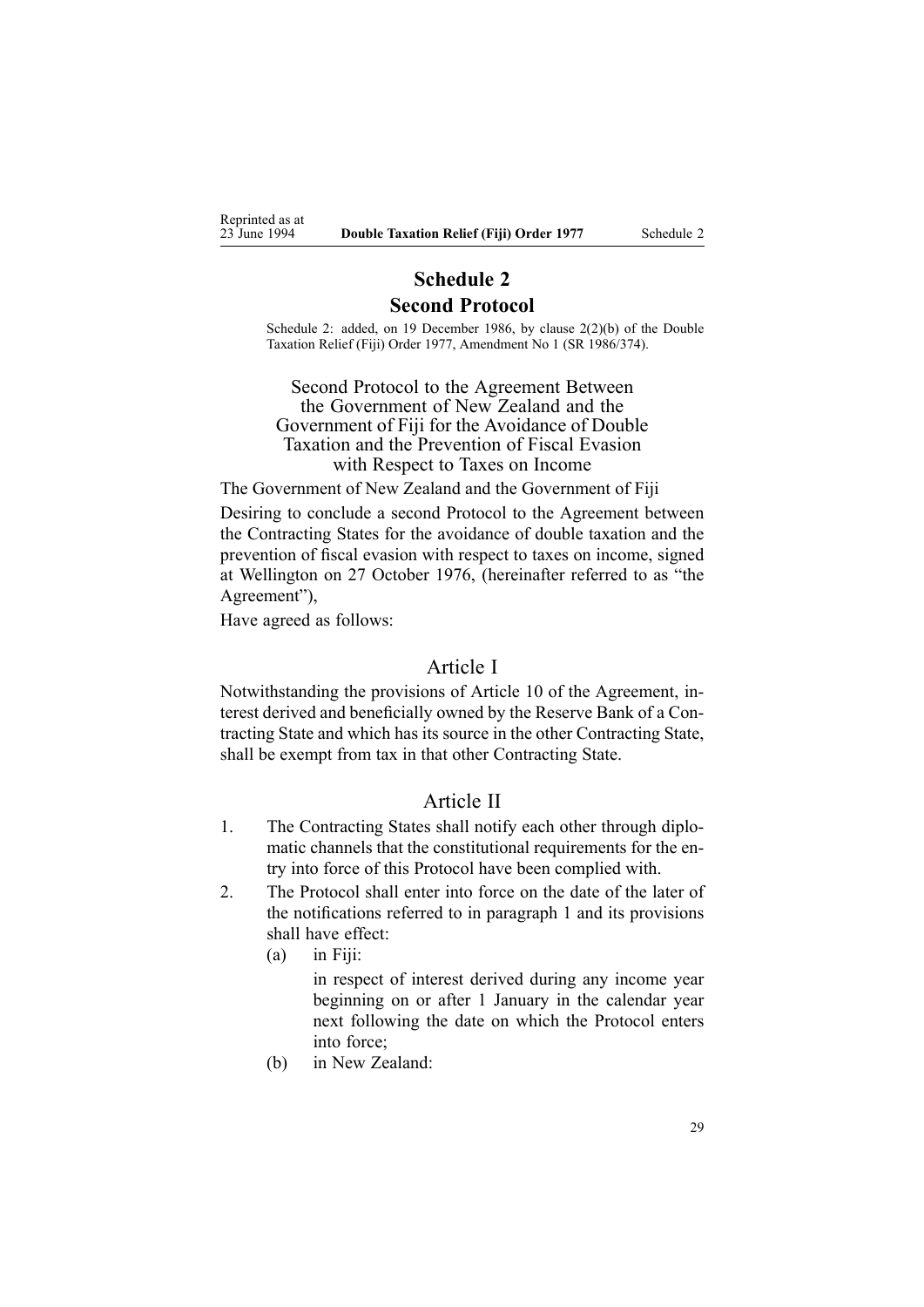Article II*—continued*

in respec<sup>t</sup> of interest derived during any income year beginning on or after 1 April in the calendar year next following the date on which the Protocol enters into force.

IN WITNESS WHEREOF the undersigned duly authorised thereto, have signed this Protocol.

DONE in duplicate at Suva this fifteenth day of December 1986 in the English language.

For the Government of New Zealand Nick Hurley

For the Government of Fiji K K T Mara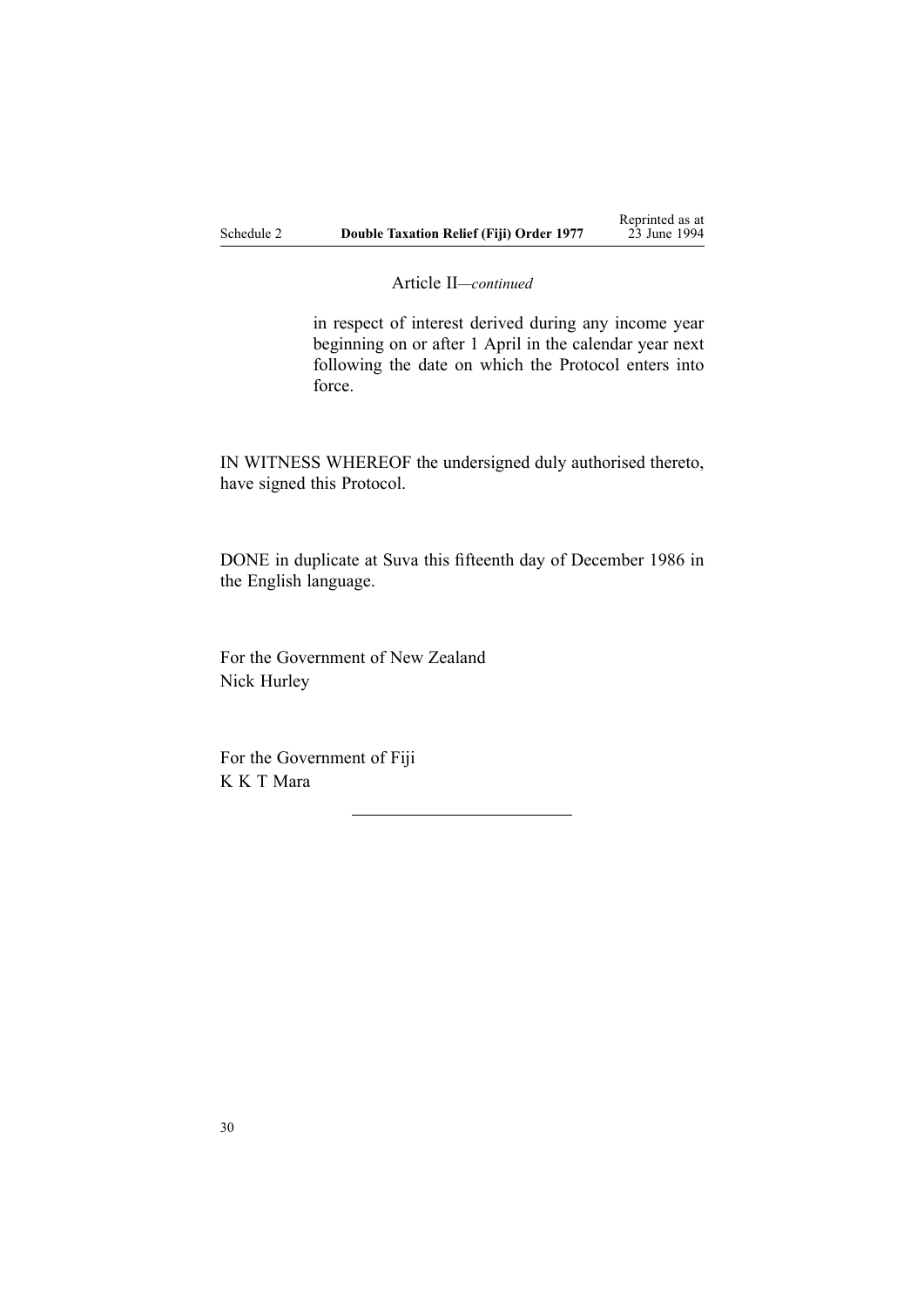<span id="page-30-0"></span>Reprinted as at<br>23 June 1994

### **Schedule 3**

Schedule 3: added, on 23 June 1994, by clause 2(2) of the Double Taxation Relief (Fiji) Order 1977, Amendment No 2 (SR 1994/83).

Third Protocol to the Agreement between the Government of New Zealand and the Government of the Republic of Fiji for the avoidance of double taxation and the prevention of fiscal evasion with respec<sup>t</sup> to taxes on income

The Government of New Zealand and the Government of the Republic of Fiji,

Desiring to conclude <sup>a</sup> Third Protocol to the Agreement between the Government of New Zealand and the Government of the Republic of Fiji for the avoidance of double taxation and the prevention of fiscal evasion with respec<sup>t</sup> to taxes on income done at Wellington on 27 October 1976 (hereinafter referred to as "the Agreement"),

Have agreed that the following provisions shall form an integral par<sup>t</sup> of the Agreement:

### Article 1

Subject to Article 21 of the Agreement, <sup>a</sup> New Zealand resident deriving income from Fiji, being income referred to in paragraph (2) of Article 20 of the Agreement, shall not be entitled to the benefit of paragraph (3) of Article 20 where the competent authority of New Zealand considers, after consultation with the competent authority of Fiji, that the benefit is inappropriate, having regard to:

- (a) whether any arrangements have been entered into by any person for the purpose of taking advantage of paragraph (3) of Article 20 for the benefit of that person or any other person;
- (b) whether any benefit accrues or may accrue to <sup>a</sup> person who is neither <sup>a</sup> New Zealand resident nor <sup>a</sup> Fiji resident;
- (c) the prevention of fraud or the avoidance of the taxes to which the Agreement applies;
- (d) any other matter which either competent authority considers relevant in the particular circumstances of the case, including any submissions from the New Zealand resident concerned.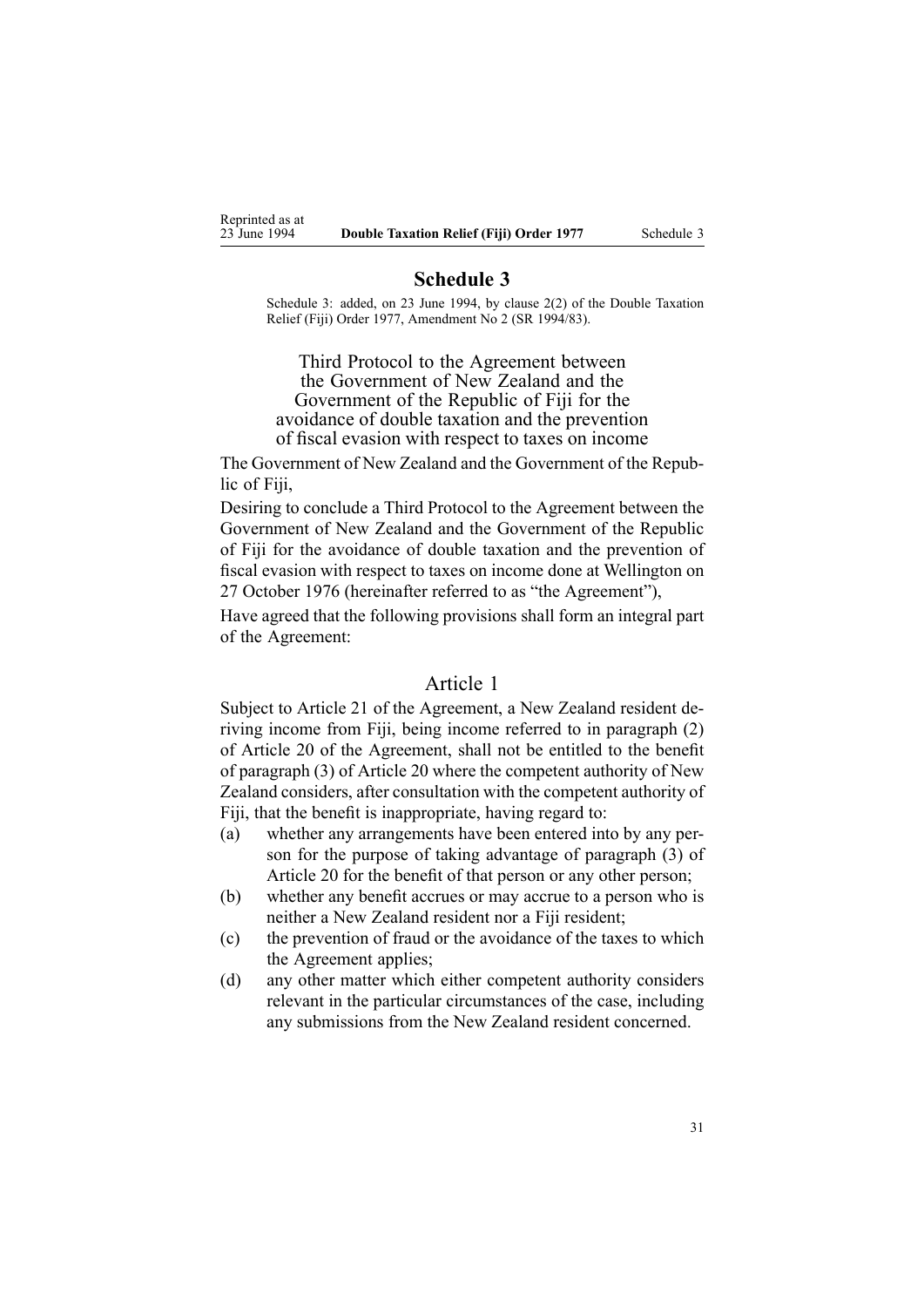### Article 2

Article 1 of this Third Protocol shall apply to income derived on or after 1 March 1994.

# Article 3

- 1. The Contracting States shall notify each other through diplomatic channels that the constitutional requirements for the entry into force of this Third Protocol have been complied with.
- 2. This Third Protocol shall enter into force on the date of the later of the notifications referred to in paragraph (1) of this Article.

DONE at Suva in duplicate this 14th day of April 1994 in the English language.

D J MacKay For the Government of New Zealand

S L Rabuka For the Government of the Republic of Fiji

Initialled at officials level on 16 December 1993:

On behalf of the New Zealand delegation

D R Henry Commissioner of Inland Revenue (New Zealand)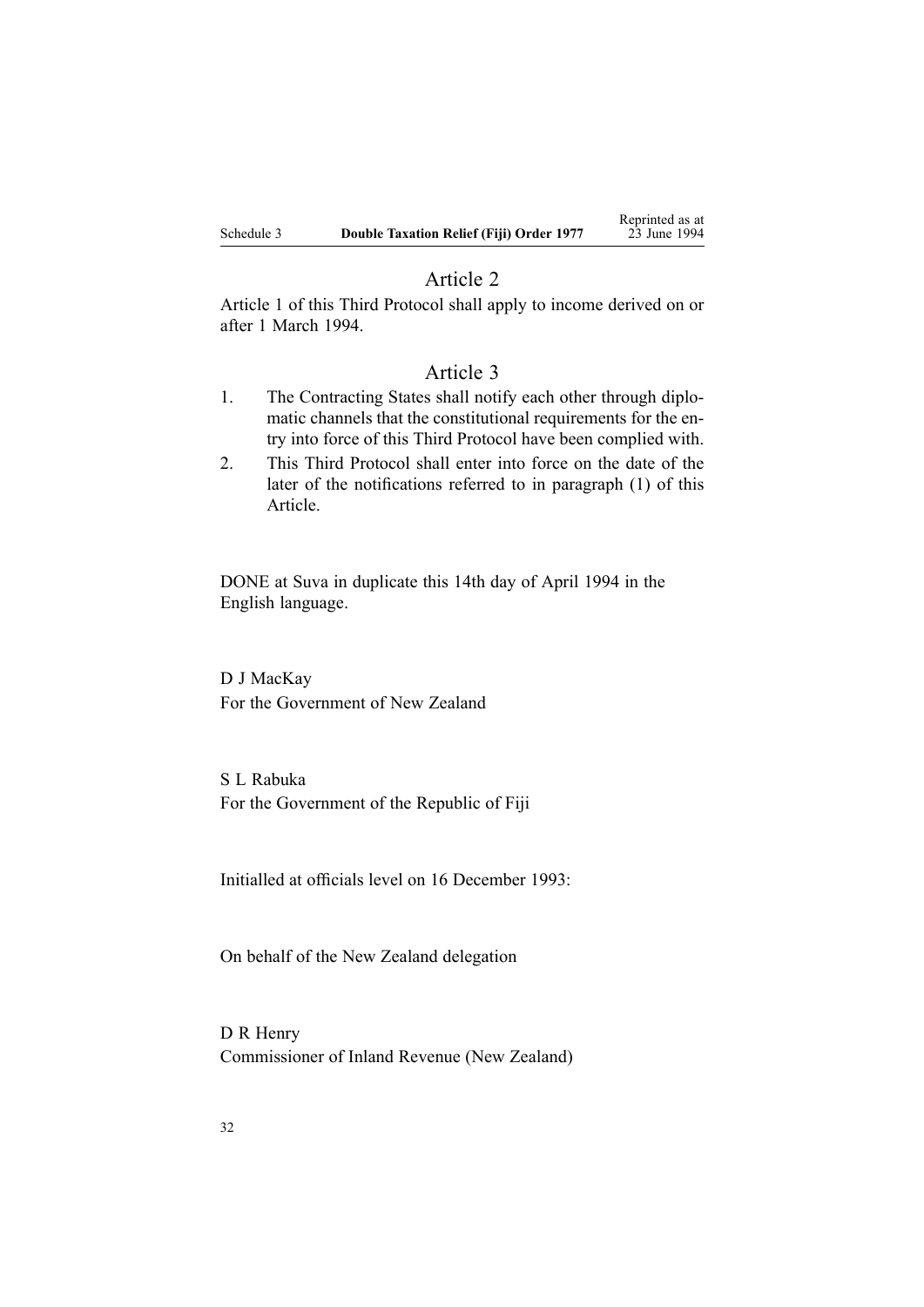Reprinted as at<br>23 June 1994 23 June 1994 **Double Taxation Relief (Fiji) Order 1977**

On behalf of the Fiji delegation

S T Mailekai Commissioner of Inland Revenue (Fiji)

> P G Millen, Clerk of the Executive Council.

Issued under the authority of the Acts and [Regulations](http://www.legislation.govt.nz/pdflink.aspx?id=DLM195097) Publication Act 1989. Date of notification in *Gazette*: 1 March 1977.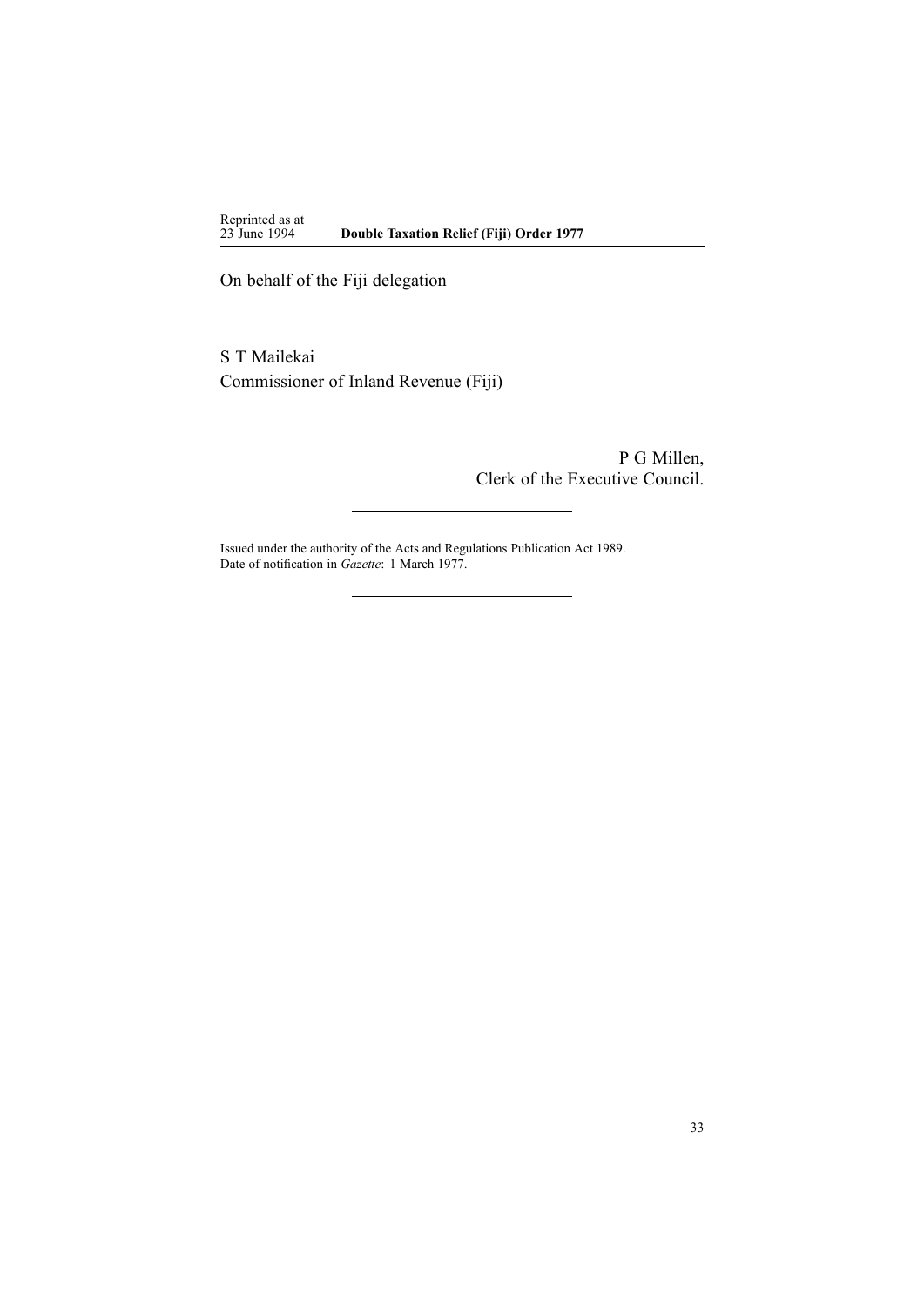#### **Contents**

- 1 General
- 2 Status of reprints
- 3 How reprints are prepared
- 4 Changes made under section 17C of the Acts and Regulations Publication Act 1989
- 5 List of amendments incorporated in this reprint (most recent first)

### **Notes**

### *1 General*

This is <sup>a</sup> reprint of the Double Taxation Relief (Fiji) Order 1977. The reprint incorporates all the amendments to the order as at 23 June 1994, as specified in the list of amendments at the end of these notes.

Relevant provisions of any amending enactments that contain transitional, savings, or application provisions that cannot be compiled in the reprint are also included, after the principal enactment, in chronological order. For more information, *see* <http://www.pco.parliament.govt.nz/reprints/>.

# *2 Status of reprints*

Under [section](http://www.legislation.govt.nz/pdflink.aspx?id=DLM195439) 16D of the Acts and Regulations Publication Act 1989, reprints are presumed to correctly state, as at the date of the reprint, the law enacted by the principal enactment and by the amendments to that enactment. This presumption applies even though editorial changes authorised by [section](http://www.legislation.govt.nz/pdflink.aspx?id=DLM195466) [17C](http://www.legislation.govt.nz/pdflink.aspx?id=DLM195466) of the Acts and Regulations Publication Act 1989 have been made in the reprint.

This presumption may be rebutted by producing the official volumes of statutes or statutory regulations in which the principal enactment and its amendments are contained.

### *3 How reprints are prepared*

A number of editorial conventions are followed in the preparation of reprints. For example, the enacting words are not included in Acts, and provisions that are repealed or revoked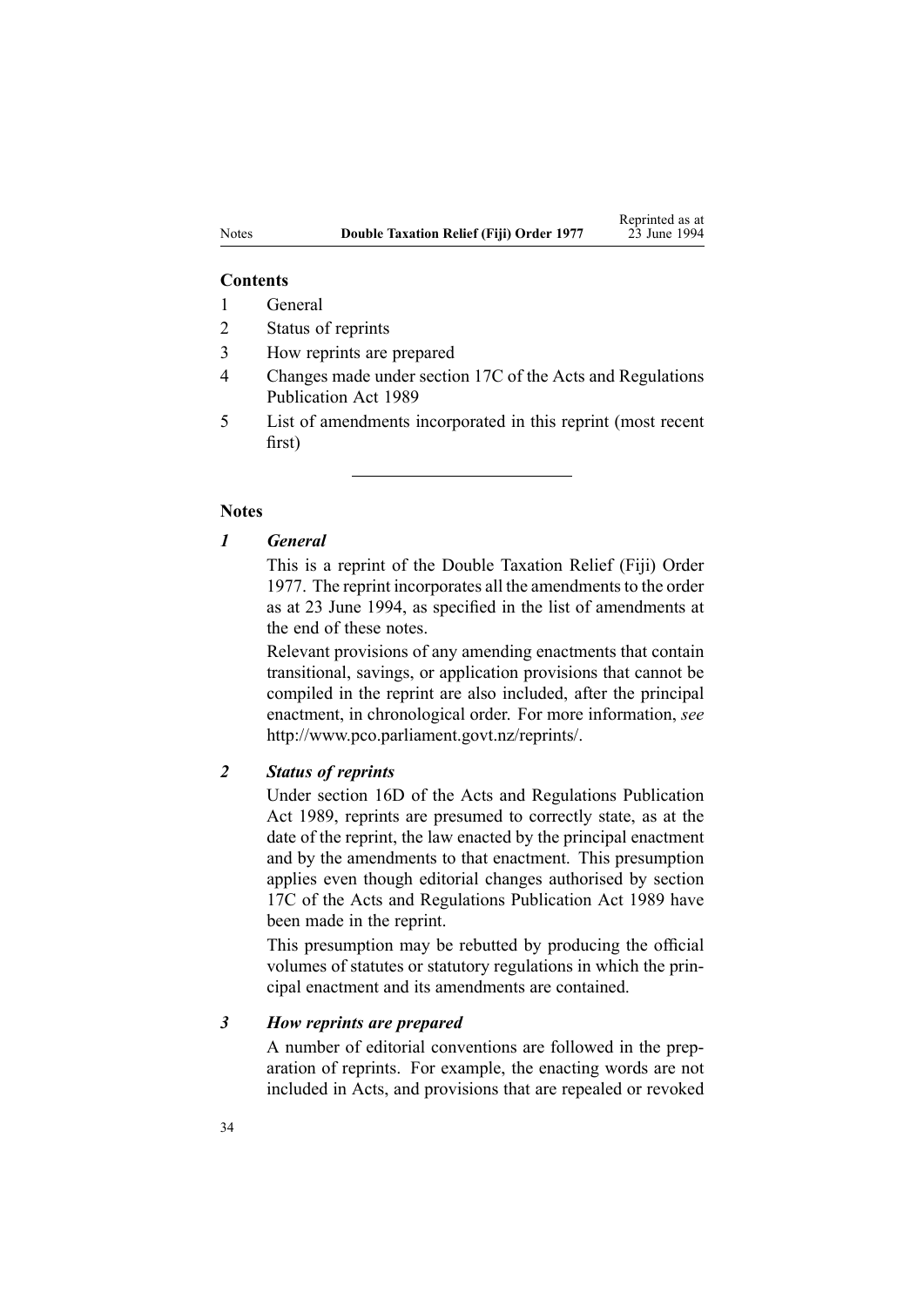are omitted. For <sup>a</sup> detailed list of the editorial conventions, *see* [http://www.pco.parliament.govt.nz/editorial-conventions/](http://www.pco.parliament.govt.nz/editorial-conventions/ ) or Part 8 of the *Tables of New Zealand Acts and Ordinances and Statutory Regulations and Deemed Regulations in Force*.

# *4 Changes made under section 17C of the Acts and Regulations Publication Act 1989*

[Section](http://www.legislation.govt.nz/pdflink.aspx?id=DLM195466) 17C of the Acts and Regulations Publication Act 1989 authorises the making of editorial changes in <sup>a</sup> reprint as set out in [sections](http://www.legislation.govt.nz/pdflink.aspx?id=DLM195468) 17D and [17E](http://www.legislation.govt.nz/pdflink.aspx?id=DLM195470) of that Act so that, to the extent permitted, the format and style of the reprinted enactment is consistent with current legislative drafting practice. Changes that would alter the effect of the legislation are not permitted.

A new format of legislation wasintroduced on 1 January 2000. Changesto legislative drafting style have also been made since 1997, and are ongoing. To the extent permitted by [section](http://www.legislation.govt.nz/pdflink.aspx?id=DLM195466) 17C of the Acts and Regulations Publication Act 1989, all legislation reprinted after 1 January 2000 is in the new format for legislation and reflects current drafting practice at the time of the reprint.

In outline, the editorial changes made in reprints under the authority of [section](http://www.legislation.govt.nz/pdflink.aspx?id=DLM195466) 17C of the Acts and Regulations Publication Act 1989 are set out below, and they have been applied, where relevant, in the preparation of this reprint:

- • omission of unnecessary referential words (such as "of this section" and "of this Act")
- • typeface and type size (Times Roman, generally in 11.5 point)
- • layout of provisions, including:
	- •indentation
	- • position of section headings (eg, the number and heading now appear above the section)
- • format of definitions (eg, the defined term now appears in bold type, without quotation marks)
- • format of dates (eg, <sup>a</sup> date formerly expressed as "the 1st day of January 1999" is now expressed as "1 January 1999")